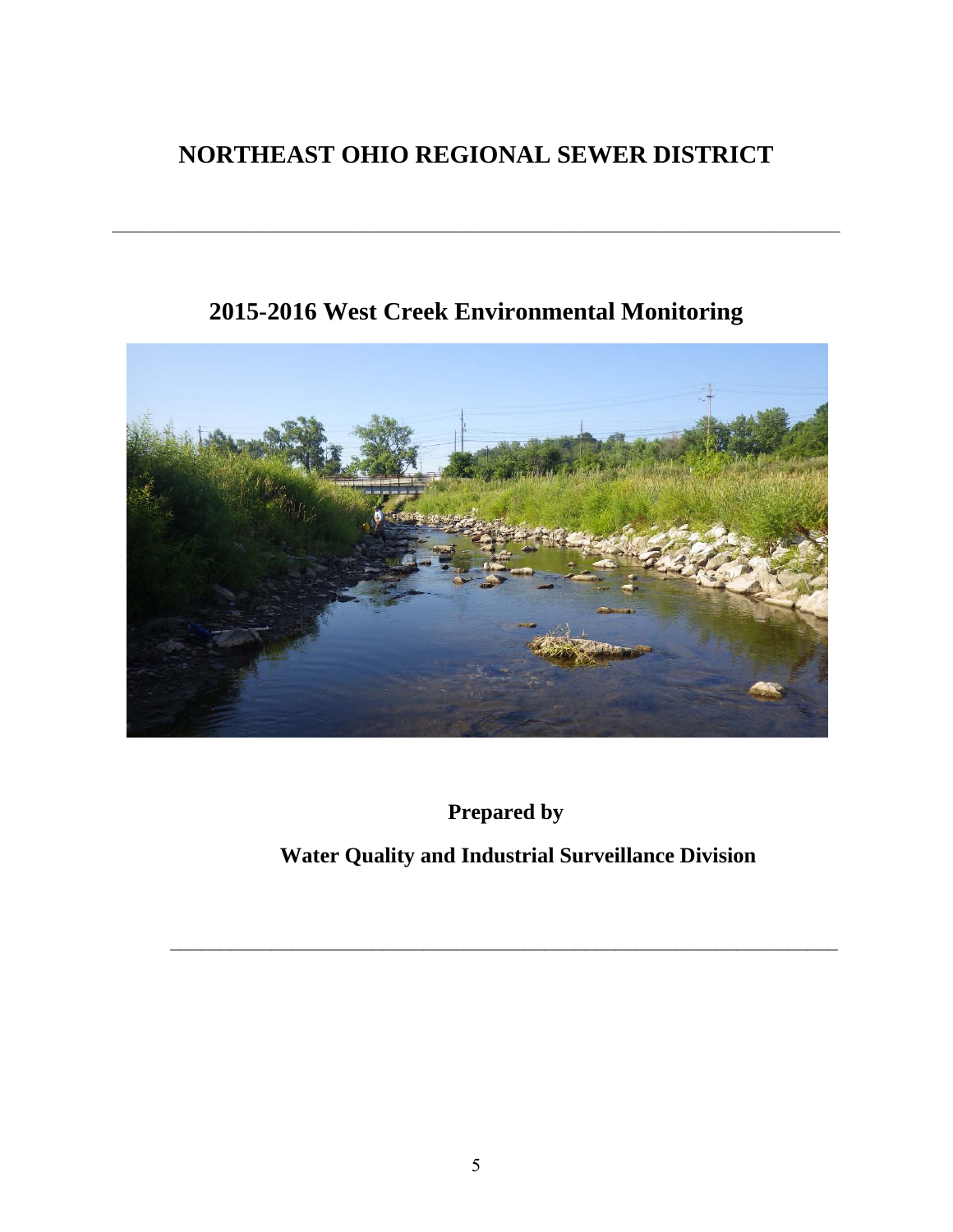#### **Introduction**

During 2007 and 2008, the Northeast Ohio Regional Sewer District (NEORSD) completed baseline assessments at sites on West Creek, a tributary to the Cuyahoga River. The baseline assessments were completed to determine the conditions of the creek prior to restoration activities that started in 2009. The goals of these restoration projects were to improve existing in-stream habitat, construct additional in-stream habitat, remove or alter existing permanent structures that are preventing fish migration, and re-stabilize eroding stream banks utilizing bioengineered technology and natural channel design techniques. In 2006, sampling was also conducted on West Creek, but only consisted of habitat and qualitative macroinvertebrate evaluations. The 2007 and 2008 sampling included electrofishing, benthic macroinvertebrate, water chemistry sampling, and habitat assessments.

Completed construction of the stream restoration projects was at river miles (RM) 3.65, 2.10, 1.60 and 0.20. Stream restoration at RM 3.65 consisted of limestone boulder bank protection, and 194 cubic yards of boulder cascade over the stream bed and bank to stabilize the natural stream structure and gradient. Restoration work at RM 2.10 consisted of approximately 45 cubic yards of limestone boulder along the south bank for bank stabilization and 641 cubic yards of boulder and concrete grout covered over the stream bed to stabilize the stream gradient. Work at RM 1.60 consisted of placing 2126 cubic yards of limestone boulder and cobble in the stream bed and bank for the construction of three cascades and pools and bank stabilization. Restoration work at RM 0.20 consisted of rehabilitation of 1000 feet of stream channel with bank stabilization and construction of new deep pools and riffle features. A revegetation of the entire stream bank along West Creek was completed. Additionally, a backwater channel within the West Creek floodplain that captures overbank flows from the channel and Cuyahoga River was also constructed.

In 2013, NEORSD conducted water chemistry sampling, habitat assessments, and fish and benthic macroinvertebrate community surveys at RMs 3.65, 2.10, and 1.60 on West Creek after the completion of the stream restoration project. In 2014, an additional site located downstream of Granger Road Bridge at RM 0.20 was added to the study plan due to restoration work that took place in 2013.

In 2015, environmental assessment work (water chemistry, habitat assessments, fish/macroinvertebrate community surveys) was completed at RMs 5.30, 3.65, 2.10, 1.60, 0.20, and on West Creek Tributary 4 at RM 0.20. In 2016, environmental assessment work was conducted at the same sites, except for the one on West Creek Tributary 4 at RM 0.20. NEORSD was unable to obtain permission to access the property from the owner. Sampling was conducted by NEORSD Level 3 Qualified Data Collectors who are certified by the Ohio Environmental Protection Agency (EPA) in Fish Community and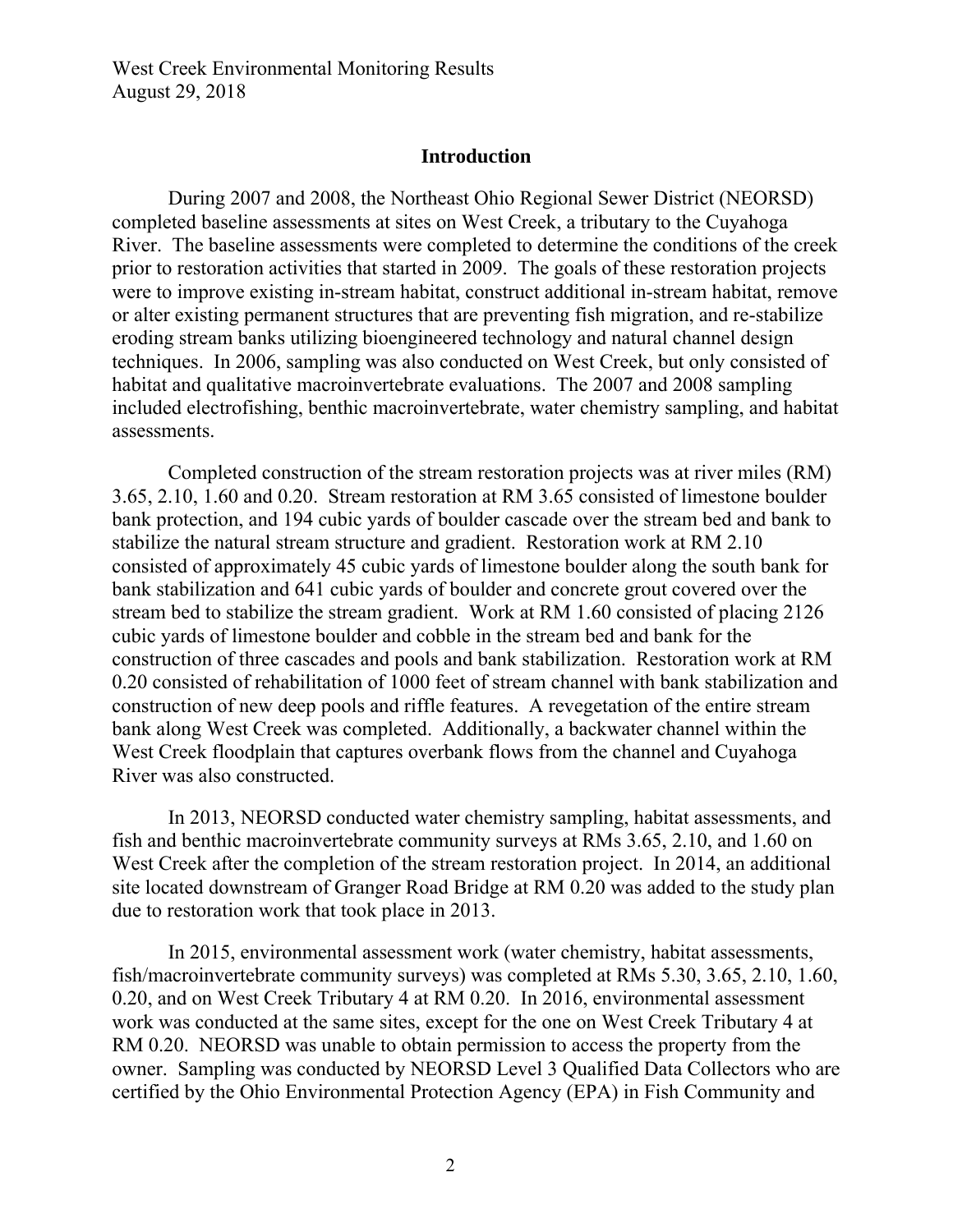Benthic Macroinvertebrate Biology, and Chemical Water Quality and Stream Habitat Assessments as explained in the NEORSD study plans *2015 West Creek Environmental Monitoring* and *2016 West Creek Environmental Monitoring* approved by Ohio EPA on June 17, 2015, and May 17, 2016, respectively.

Figure 1 is a map of the sampling locations on West Creek, and Table 1 indicates the sampling locations and includes river mile, latitude/longitude, description and the types of surveys conducted.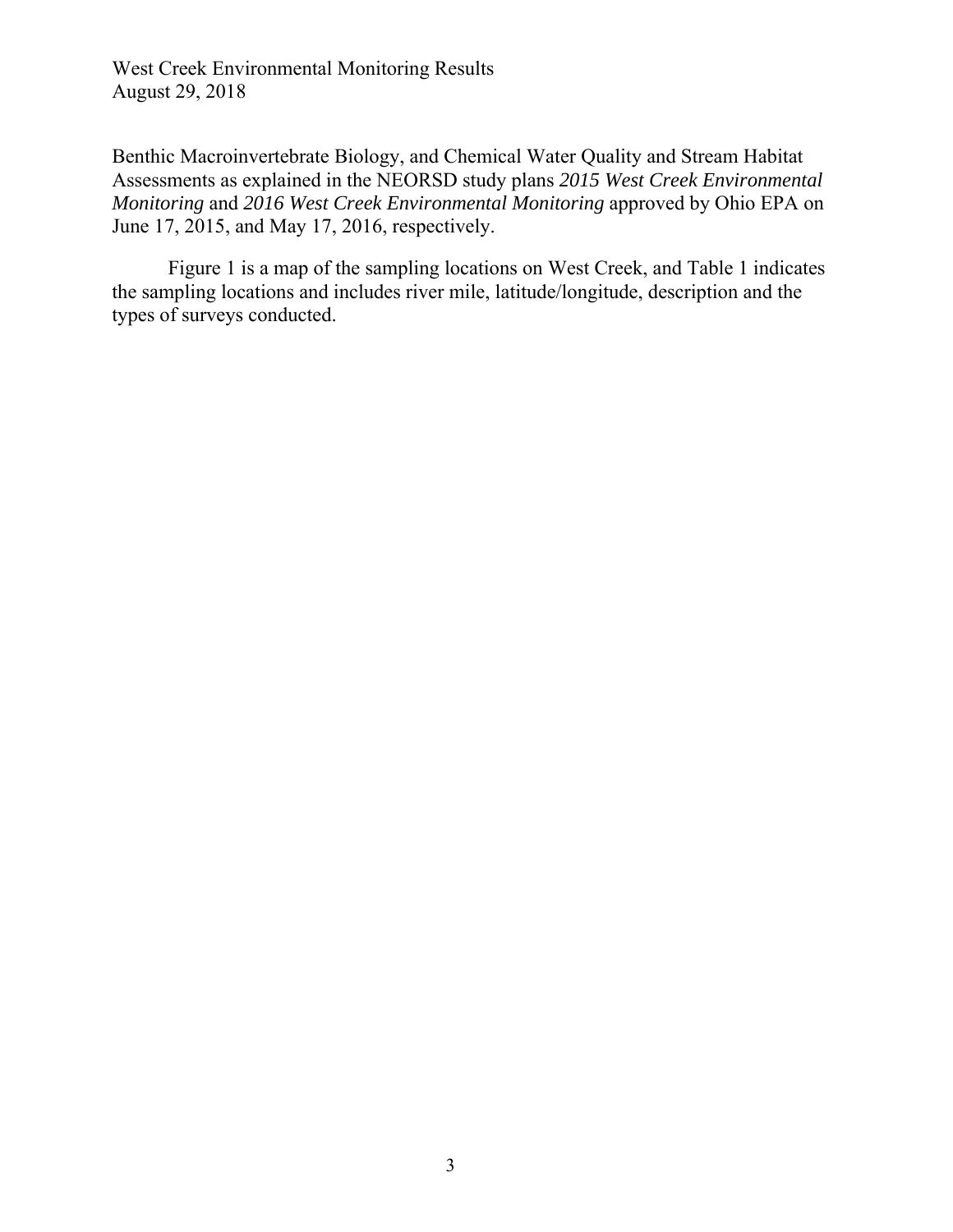

West Creek Monitoring Sites 2015-2016

Figure 1. 2015-2016 West Creek Sampling Locations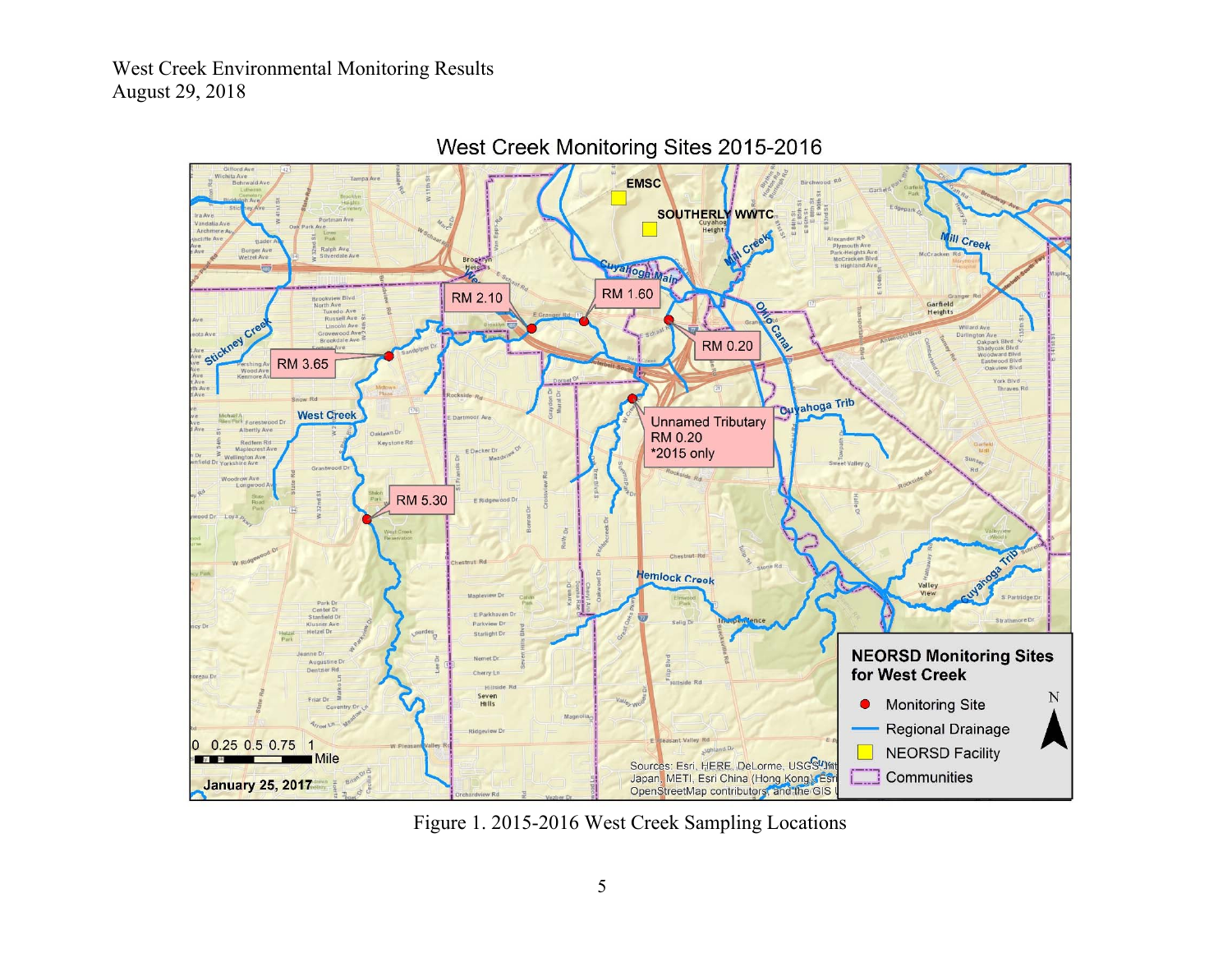| <b>Table 1. West Creek Sample Locations</b> |          |            |               |                                           |                                                                                                   |  |
|---------------------------------------------|----------|------------|---------------|-------------------------------------------|---------------------------------------------------------------------------------------------------|--|
| Waterbody                                   | Latitude | Longitude  | River<br>Mile | Description                               | Purpose                                                                                           |  |
| West<br>Creek,<br>Main<br><b>Branch</b>     | 41.3899  | $-81.6982$ | 5.30          | Upstream of<br>Ridgewood Drive            | Evaluate habitat, fish, &<br>macroinvertebrates.                                                  |  |
| West<br>Creek,<br>Main<br><b>Branch</b>     | 41.4103  | $-81.6943$ | 3.65          | <b>Upstream of Broadview</b><br>Road      | Evaluate habitat, fish, &<br>macroinvertebrates after<br>completion of stream<br>restoration work |  |
| West<br>Creek,<br>Main<br><b>Branch</b>     | 41.4136  | $-81.6705$ | 2.10          | Downstream from I-<br>480                 | Evaluate habitat, fish, &<br>macroinvertebrates after<br>completion of stream<br>restoration work |  |
| West<br>Creek,<br>Main<br><b>Branch</b>     | 41.4144  | $-81.6618$ | 1.60          | Downstream from<br>Lancaster Drive Bridge | Evaluate habitat, fish, &<br>macroinvertebrates after<br>completion of stream<br>restoration work |  |
| West<br>Creek,<br>Main<br><b>Branch</b>     | 41.4145  | $-81.6477$ | 0.20          | Downstream Granger<br>Road                | Evaluate habitat, fish, &<br>macroinvertebrates after<br>completion of stream<br>restoration work |  |
| West<br>Creek,<br>Tributary 4               | 41.4047  | $-81.6539$ | 0.20          | <b>Upstream West Creek</b><br>Road        | Evaluate habitat, fish, $\&$<br>macroinvertebrates.                                               |  |

#### **Water Chemistry Sampling**

#### **Methods**

 Water chemistry and bacteriological sampling was conducted a total of ten times during 2015 and 2016. Five times were between June 17, 2015, and July 15, 2015, on West Creek at six sites, RMs 5.30, 3.65, 2.10, 1.60, 0.20, and West Creek Tributary 4 at RM 0.20. The other five times were between July 12, 2016 and August 9, 2016, on West Creek at five sites, RMs 5.30, 3.65, 2.10, 1.60, and 0.20. Techniques used for sampling and analyses followed the Ohio EPA *Surface Water Field Sampling Manual for water quality parameters and flows* (2015b). Chemical water quality samples from each site were collected with a 4-liter disposable polyethylene cubitainer with a disposable polypropylene lid, three 473-mL plastic bottles and a 125-mL plastic bottle. The first 473-mL plastic bottle was field preserved with trace nitric acid, the second was field preserved with trace sulfuric acid and the third bottle received no preservative. The sample collected in the 125-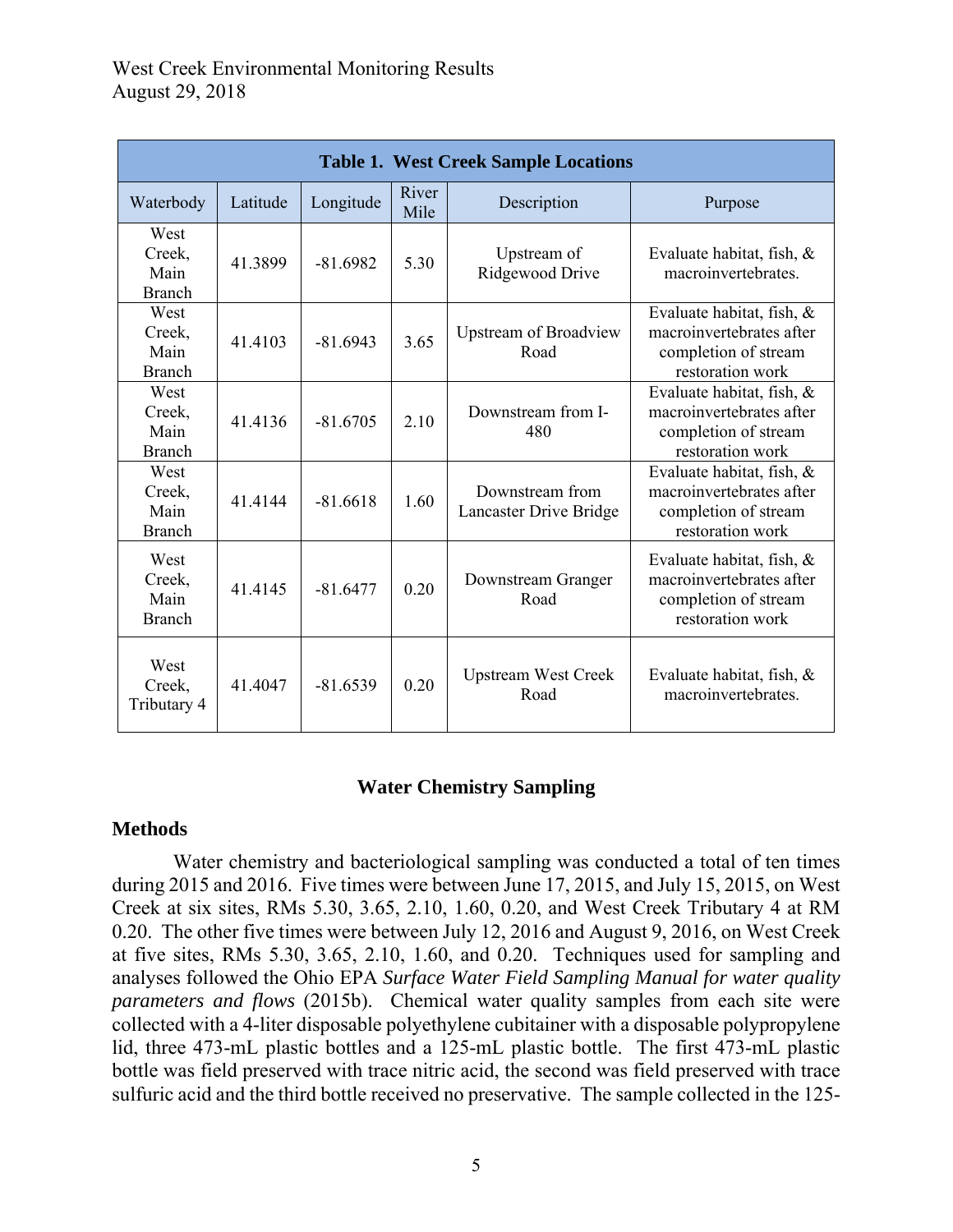mL plastic bottle (dissolved reactive phosphorus) was filtered using a 0.45-µm PVDF syringe filter. All water quality samples were collected as grab samples.Bacteriological samples were collected in sterilized plastic bottles preserved with sodium thiosulfate. At the time of sampling, measurements for dissolved oxygen, pH, temperature, and conductivity were collected using either a YSI EXO1 or 600XL sonde. Duplicate samples and field blanks were collected at randomly selected sites, each at a frequency not less than 5% of the total samples collected. Relative percent difference (RPD) was used to determine the degree of discrepancy between the primary and duplicate sample (Formula 1).

Formula 1: 
$$
RPD = (\frac{|X-Y|}{((X+Y)/2)}) * 100
$$

 $X =$  is the concentration of the parameter in the primary sample  $Y =$  is the concentration of the parameter in the duplicate sample

The acceptable percent RPD is based on the ratio of the sample concentration and detection limit (Formula 2) (Ohio EPA, 2013a).

Formula 2: Acceptable % RPD =  $[(0.9465X^{0.344})*100]+5$ 

 $X = sample/detection$  limit ratio

Those RPDs that are higher than acceptable may indicate potential problems with sample collection and, as a result, the data was not used for comparison to the water quality standards.

Mercury analysis for all of the sampling events was done using EPA Method 245.1. Because the detection limit for this method is above the criteria for the Human Health Nondrinking and Protection of Wildlife OMZA, it generally cannot be determined if West Creek was in attainment of those criteria. Instead, this type of mercury sampling was used as a screening tool to determine whether contamination was present above those levels typically found in the stream.

Water chemistry analysis sheets for each site are available upon request from the NEORSD WQIS Division.

#### **Results and Discussion**

 West Creek is designated Warmwater Habitat (WWH), agricultural water supply, industrial water supply, and primary contact recreation. The Primary Contact Recreational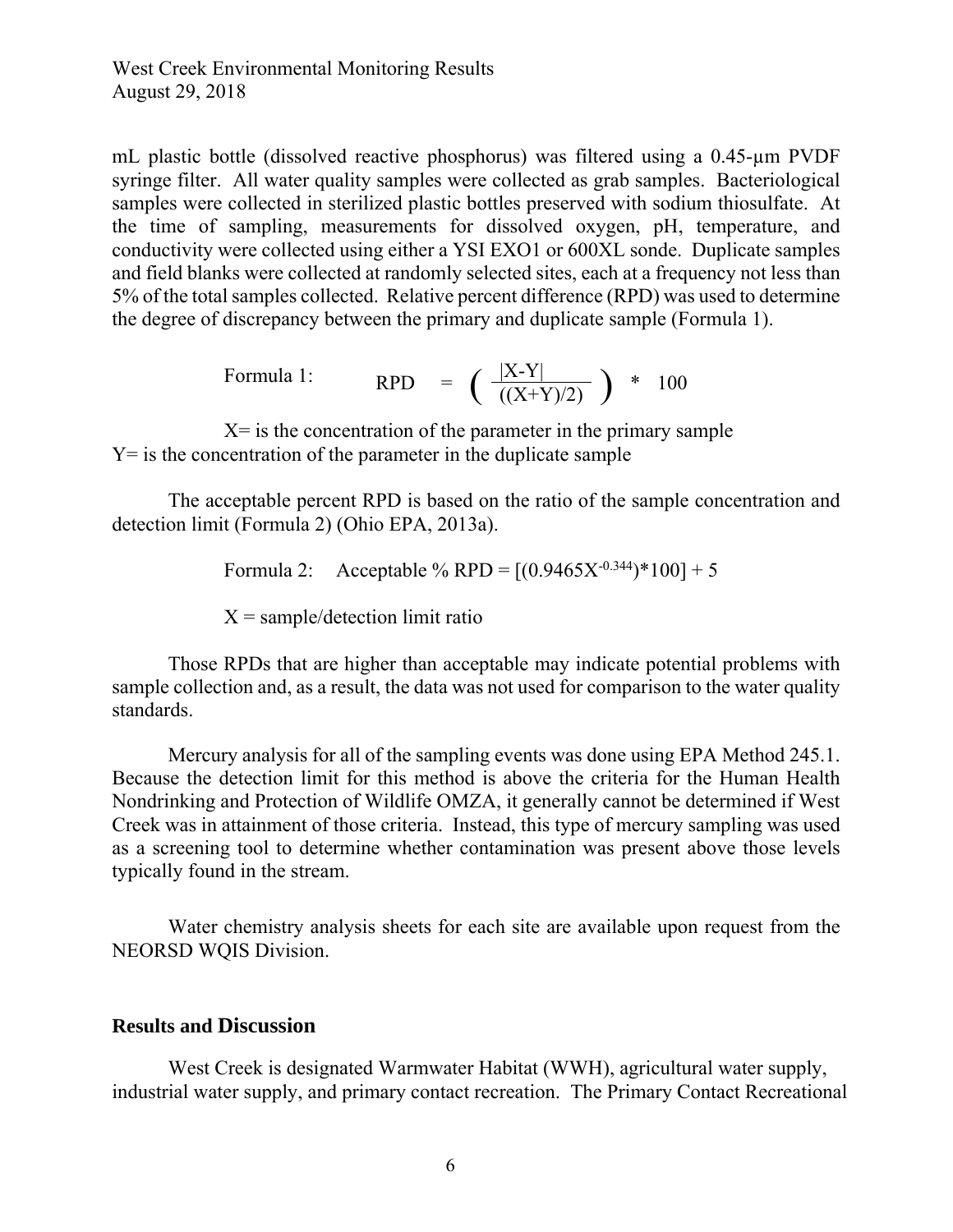Use Criteria apply for *Escherichia coli* (*E. coli*). The water chemistry samples collected at each site were compared to the applicable Ohio Water Quality Standards for the designated uses to determine attainment (Ohio EPA, 2015a).

For the 2015-2016 study, two duplicate samples and two field blanks were collected each season for quality assurance and quality control (QA/QC) purposes. The duplicate samples were collected at RM 3.65 on July 1, 2015, RM 0.20 on July 15, 2015, RM 1.60 on July 26, 2016, and RM 3.65 on August 2, 2016. One parameter in the duplicate sample on July 1, 2015, titanium, was rejected based on an RPD value outside of the acceptable RPD range (Table 2). One parameter in the duplicate samples on July 15, 2015 and August 2, 2016, zinc, was rejected based on RPD values outside of the acceptable RPD range.

| <b>Table 2. Duplicate Parameter Analysis</b> |             |           |                       |                   |           |  |  |
|----------------------------------------------|-------------|-----------|-----------------------|-------------------|-----------|--|--|
| Date                                         | <b>Site</b> | Parameter | Acceptable RPD $(\%)$ | Actual RPD $(\%)$ | Qualifier |  |  |
| RM 3.65                                      | 7/1/2015    | Ti        | 34.1                  | 57.9              | Rejected  |  |  |
|                                              | 8/2/2016    | Zn        | 62.9                  | 74.2              | Rejected  |  |  |
| RM 0.20                                      | 7/15/2015   | Zn        | 45.2                  | 50.2              | Rejected  |  |  |

The dates in which these samples were collected were considered wet weather<sup>1</sup>. Therefore, the reason for the unacceptable difference between the samples is likely due to the wet-weather conditions. Otherwise differences could potentially be attributed to lack of precision and consistency in sample collection and/or analytical procedures, environmental heterogeneity, and/or improper handling of samples.

 Four field blank samples were collected for the 2015-2016 study for QA/QC purposes. One field blank sample was collected at RM 5.30 on June 17, 2015. One field blank sample was collected at RM 1.60 on June 24, 2015. One field blank sample was collected at RM 0.20 on July 19, 2016. The last field blank sample was collected at RM 5.30 on August 2, 2016. For the field blanks, there were nine parameters that showed possible contamination. It is unclear how the field blanks became contaminated and may be due to inappropriate sample collection, handling, contaminated blank water and/or interference during analysis. Table 3 lists water quality parameters that were listed as estimated, downgraded from Level 3 to Level 2 data, or rejected based on Ohio EPA data validation protocol.

 $\overline{a}$ 

<sup>&</sup>lt;sup>1</sup> Wet-weather sampling events: greater than 0.10 inches of rain but less than 0.25 inches, samples collected that day and the following day are considered wet weather samples; greater than 0.25 inches, the samples collected that day and the following two days are considered wet weather samples.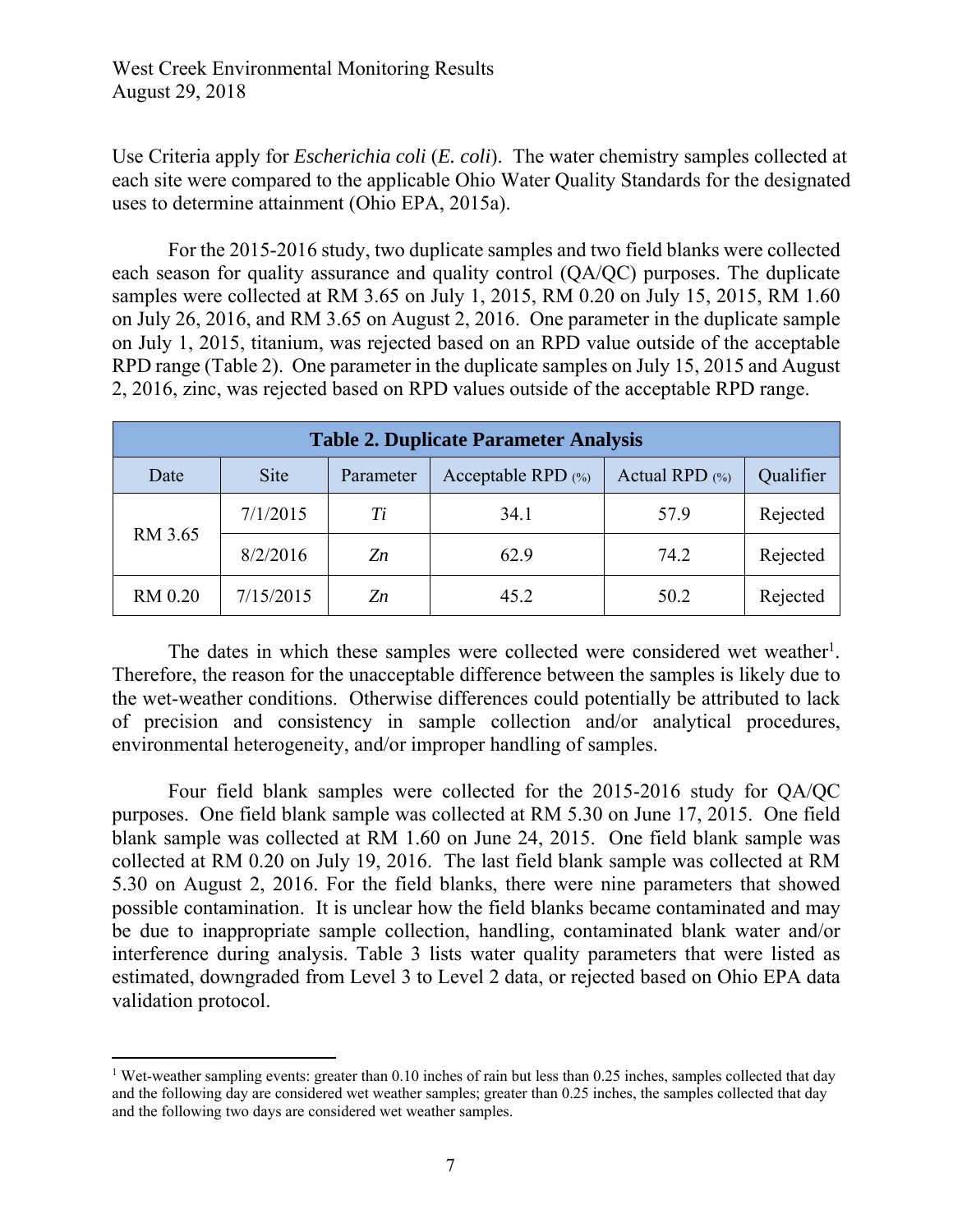| <b>Table 3. Parameters Affected by</b> |
|----------------------------------------|
| <b>Possible Blank Contamination</b>    |
| Al $(2016)$                            |
| Conductivity (2015)                    |
| Cr (2015 & 2016)                       |
| DRP (2015)                             |
| NH3 (2015)                             |
| Sn(2015)                               |
| TKN (2015)                             |
| TP (2015)                              |

Paired parameters for all samples collected were also evaluated for QA/QC purposes. The comparisons revealed no rejected data for any sampling site, and only a few parameters with estimated data (Table 4). Because there were no exceedances associated with these parameters, qualification of these results did not significantly change the overall water chemistry assessment of West Creek.

| <b>Table 4. Paired Data Parameter Analysis</b> |             |               |                 |                           |                          |           |  |
|------------------------------------------------|-------------|---------------|-----------------|---------------------------|--------------------------|-----------|--|
| Date                                           | <b>Site</b> | Parameter     | Data Pair       | Acceptable RPD<br>$(\% )$ | <b>Actual RPD</b><br>(%) | Qualifier |  |
| RM 5.30                                        | 7/19/2016   | <b>TS</b>     | <b>TDS</b>      | 16.0                      | 4.2                      | Estimated |  |
|                                                | 6/17/2015   | $NO_3 + NO_2$ | NO <sub>3</sub> | 18.2                      | 1.5                      | Estimated |  |
| RM 2.10                                        | 7/15/2015   | $NO_3 + NO_2$ | NO <sub>3</sub> | 19.7                      | 0.6                      | Estimated |  |
| RM 1.60                                        | 6/17/2015   | <b>TS</b>     | <b>TDS</b>      | 15.5                      | 1.3                      | Estimated |  |

 The Primary Contact Recreation criteria for West Creek include an *E. coli* criterion not to exceed a Statistical Threshold Value (STV) of 410 colony-forming units per 100 milliliters (colony counts/100mL) in more than ten percent of the samples taken during any 90-day period, and a 90-day geometric mean criterion of 126 colony counts/100mL (Ohio EPA, 2015a). West Creek exceeded the primary contact recreation 90-day geomean at all sites in 2015 and 2016. STV criterion was exceeded for all 90-day periods at all sites in 2015. In 2016, STV criterion was also exceeded for most of the 90 day periods throughout the study (Table 5).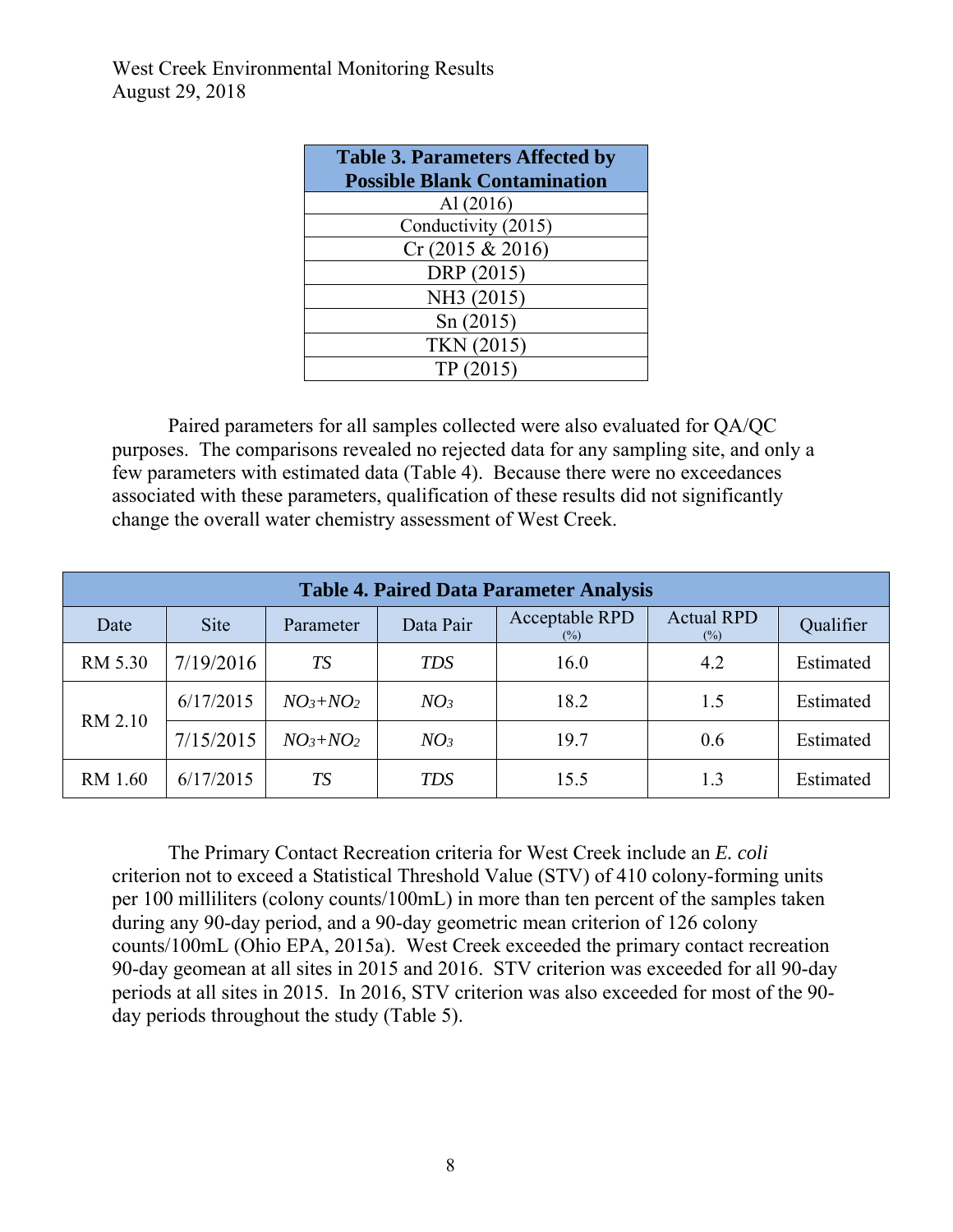|                | Table 5. 2016 E. coli STV Criterion Exceedances |                                                                                      |  |
|----------------|-------------------------------------------------|--------------------------------------------------------------------------------------|--|
| <b>Site</b>    | Sample Date                                     | <b>Statistical Threshold Value</b><br>$\frac{10}{6}$ Days >410 Colony Counts /100ml) |  |
|                | 7/12/2016                                       | 80.0                                                                                 |  |
|                | 7/19/2016                                       | 100.0                                                                                |  |
| RM 5.30        | 7/26/2016                                       | 100.0                                                                                |  |
|                | 8/2/2016                                        | 100.0                                                                                |  |
|                | 8/9/2016                                        | 100.0                                                                                |  |
| RM 3.65        | 7/12/2016                                       | 40.0                                                                                 |  |
|                | 7/19/2016                                       | 25.0                                                                                 |  |
|                | 7/12/2016                                       | 60.0                                                                                 |  |
| RM 2.10        | 7/19/2016                                       | 50.0                                                                                 |  |
|                | 7/26/2016                                       | 33.3                                                                                 |  |
|                | 7/12/2016                                       | 40.0                                                                                 |  |
| RM 1.60        | 7/19/2016                                       | 50.0                                                                                 |  |
|                | 7/26/2016                                       | 33.3                                                                                 |  |
|                | 7/12/2016                                       | 60.0                                                                                 |  |
|                | 7/19/2016                                       | 75.0                                                                                 |  |
| <b>RM 0.20</b> | 7/26/2016                                       | 66.7                                                                                 |  |
|                | 8/2/2016                                        | 50.0                                                                                 |  |

 West Creek is in an urbanized area having one controlled combined sewer overflow (CSO) entering the creek at RM 2.0, Permit No. 3PA00002 063 (Ohio EPA 1997). The Ohio EPA has stated that the major chemical constraints to West Creek seem to be linked to storm water runoff, construction and failing household waste treatment systems (Ohio EPA 2003). There are approximately 700 household waste treatment systems in the West Creek Watershed (West Creek Preservation Committee [WCPC] 2005). The Ohio Department of Health (ODH) estimates a failure rate of the on-site waste treatment systems around twenty-five percent (ODH 2007). The presence of these failing systems, along with CSO 063 and any illicit discharges, may be the cause of the bacteriological exceedances that were found in West Creek. The communities surrounding West Creek are currently in the process of either eliminating the on-site waste treatment systems or are in the planning stages of connection to a sanitary collection system (WCPC 2005). These activities may help to reduce the number of exceedances in the future.

 All sampling events were considered wet-weather sampling events in 2015. Two wet-weather sampling events occurred in 2016. These wet-weather events could have contributed to the elevated density of *E. coli* in the stream. The samples collected on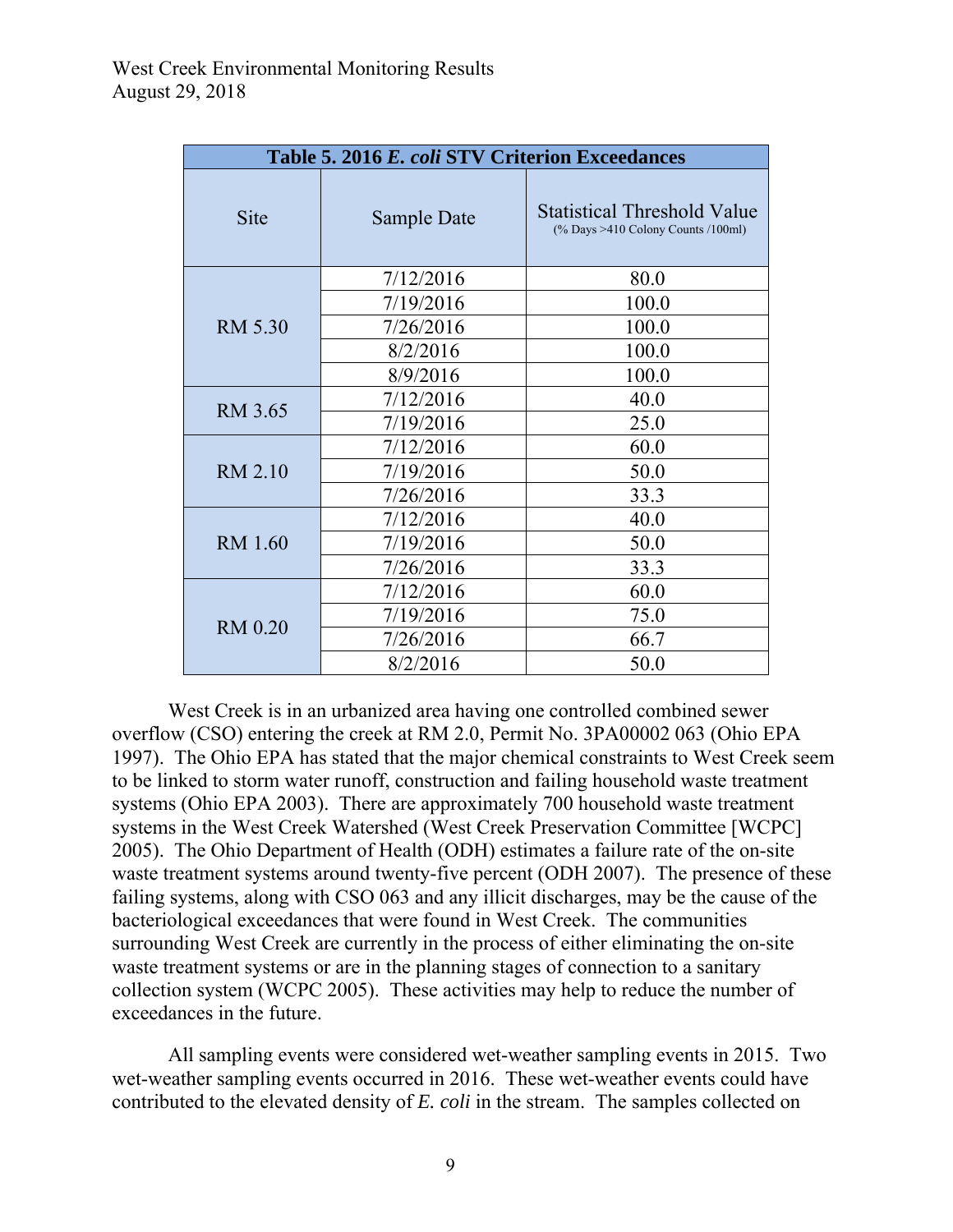June 17, June 24, July 1, July 8, and July 15, 2015, are considered wet-weather sampling events because there was more than 0.10 inches of rain accumulation. Sampling events on July 19 and August 2, 2016, are considered wet-weather sampling events as well.

 Copper exceeded the Protection of Aquatic Life Outside Mixing Zone Maximum (OMZM) and Tier I OMZM one time during the July 1, 2015, sampling event at RM 2.10. Copper analysis for all the sampling events was conducted using EPA Method 200.8. Potential sources contributing to the copper exceedance include geological deposits, weathering and erosion of rocks and soils, and/or improper connections to the storm sewer system.

Mercury analysis for all of the sampling events was completed using EPA Method 245.1. The detection limit for this method is above the criteria for the Human Health Nondrinking and Protection of Wildlife Outside Mixing Zone Averages (OMZA), so it generally cannot be determined if the sites were in attainment of those criteria. Instead, this type of mercury sampling was used as a screening tool to determine whether contamination was present above the detection limit. Based on the sampling that was completed, mercury was not present at levels above those normally found in the watershed (USEPA, 2004).

In 2015, the Ohio EPA Nutrients Technical Advisory Group released a proposed Stream Nutrient Assessment Procedure (SNAP) designed to determine the degree of impairment in a stream due to nutrient enrichment. SNAP assigns designations for quality of surface waters based on factors including dissolved oxygen (DO) swings, benthic chlorophyll *a*, total phosphorous, and dissolved inorganic nitrogen (Ohio EPA, 2015).

In 2016, chlorophyll *a* levels in West Creek were measured at one location in the vicinity of a long-term data sonde station. The purpose of this sampling was to provide a more comprehensive understanding of the relationship among algal production, nutrient levels, and DO diel swings in the creek. While the primary purpose of the data sonde was to collect DO data, the data sonde also recorded measurements for specific conductance, pH, temperature, and turbidity in 15-minute increments. The data sonde, a YSI 6600 sonde, is located at RM 0.25 on the downstream side of the Granger Road bridge in Cleveland, OH (Lat: 41.4138, Lon: -81.6475). This location is approximately 200 meters upstream of the site at RM 0.20. Data from RM 0.20 was also used during the SNAP analysis. The data sonde was calibrated at NEORSD Environmental and Maintenance Services Center per the manufacturer's recommendations. Upon return from the field, data was downloaded and calibrations were checked for continued accuracy.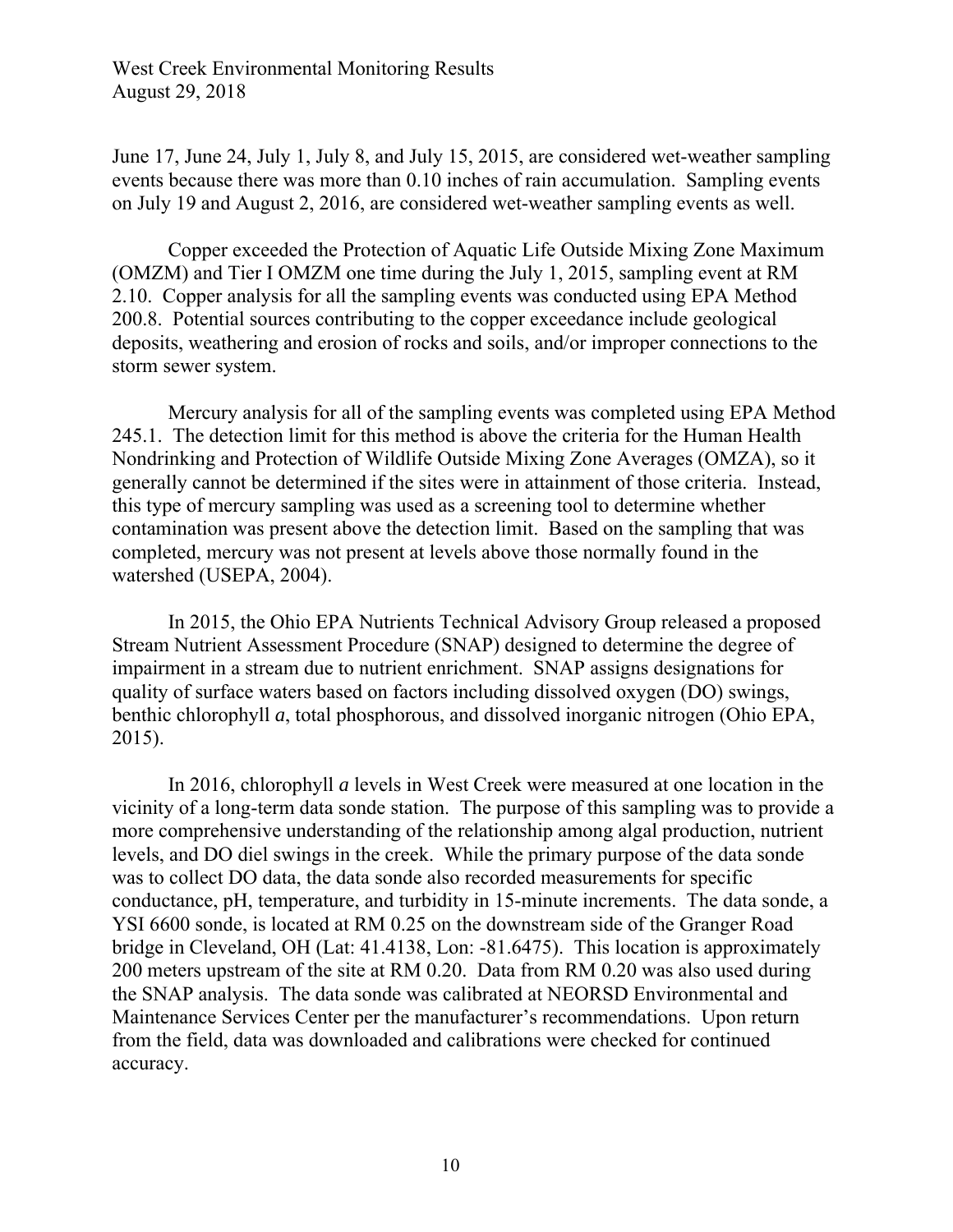Chlorophyll *a* samples along with nutrient samples were collected on September 14, 2016. Chlorophyll *a* was analyzed from both the benthos and water column following NEORSD SOP-EA001-01, Chlorophyll *a* Sampling and Field Filtering. For benthic chlorophyll *a* analysis, at least 15 rocks were sampled from a variety of habitats at the sample site. Water chemistry and chlorophyll *a* results are listed below in Table 6.

| Table 6. 2016 Benthic Chlorophyll a Results from 9/14/2016<br><b>Sampling</b> |                         |  |  |  |  |
|-------------------------------------------------------------------------------|-------------------------|--|--|--|--|
| <b>Parameter</b>                                                              | <b>Result</b>           |  |  |  |  |
| Chlorophyll a (Water Column)                                                  | $1.126 \mu g/L$         |  |  |  |  |
| Chlorophyll $a$ (Benthic)                                                     | 130.4 mg/m <sup>2</sup> |  |  |  |  |
| Dissolved Inorganic Nitrogen                                                  | $0.441$ mg/L            |  |  |  |  |
| Dissolved Oxygen Swing                                                        | $2.86$ mg/L             |  |  |  |  |
| <b>DRP</b>                                                                    | $0.044$ mg/L            |  |  |  |  |
| <b>Total Phosphorus</b>                                                       | $0.064$ mg/L            |  |  |  |  |
| <b>TSS</b>                                                                    | $2.0 \text{ mg/L}$      |  |  |  |  |

 DO diel swings were also evaluated from August 30, 2016, through September 18, 2016 (See Figure 2). Daily maximum DO levels and daily minimum DO levels were calculated. The DO diel swing was calculated daily by subtracting the daily minimum from the daily maximum. DO diel swings used for SNAP evaluation were from the day of sampling (September 14, 2016); however, each day was evaluated to ensure that the swing on the day of sampling was not atypical.

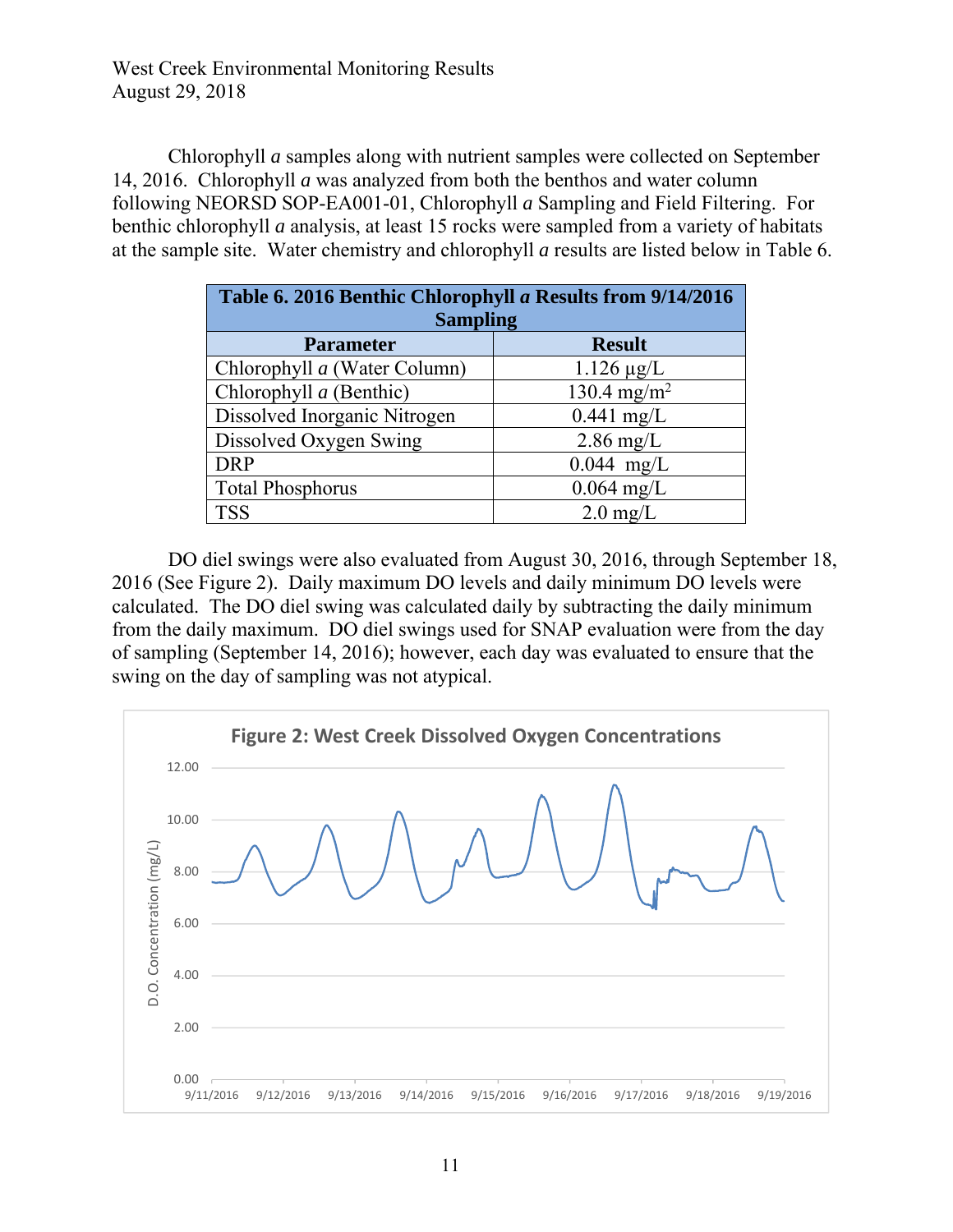Biological sampling and a habitat assessment results from 2016 were used in the assessment through SNAP (see Table 7). Per the minimum data requirements of SNAP, biological data was collected at comparable baseflows, but may have experienced changing flow events between the biological collections and chlorophyll *a* collection events. Additionally, biological sampling and the habitat assessment were performed outside the suggested range of time from chlorophyll *a* sampling. However, all data collection occurred during the normal field season during 2016.

| Table 7. Biological sampling dates and scores for West Creek RM 0.20 |           |                        |  |  |  |  |
|----------------------------------------------------------------------|-----------|------------------------|--|--|--|--|
| Sample Type                                                          | Date      | Score                  |  |  |  |  |
| ΒI                                                                   | 7/22/2016 | 42                     |  |  |  |  |
| ICI                                                                  | 8/23/2016 | <b>Marginally Good</b> |  |  |  |  |
| OHEI                                                                 | 59        |                        |  |  |  |  |
| <i>Italics</i> =non-significant departure of the WWH biocriterion.   |           |                        |  |  |  |  |
| <b>Bold=Meets the WWH Biocriterion.</b>                              |           |                        |  |  |  |  |

 Nutrients were assessed during the chlorophyll *a* sampling. The minimum data requirements suggest at least three samples per location to be reported as a geometric mean. One set of nutrient data was collected at the same time as the chlorophyll *a* collection on September 14, 2016. Nutrients were also assessed at RM 0.20 for watershed monitoring. Table 8 shows the results of three dry-weather results and the calculated geometric mean and standard deviation as well as the results from September 14, 2016. The nutrient concentrations used in the SNAP analysis were done so by comparing the geometric mean to the single sampling event. If the single sampling event differed outside the standard deviation, the higher of the two concentrations was used.

| Table 8. Nutrient results for West Creek used for SNAP analysis                                         |           |          |          |                |               |           |
|---------------------------------------------------------------------------------------------------------|-----------|----------|----------|----------------|---------------|-----------|
| Sample Date                                                                                             | 7/26/2016 | 8/2/2016 | 8/9/2016 | <b>GeoMean</b> | <b>StdDev</b> | 9/14/2016 |
| Total                                                                                                   |           |          |          |                |               |           |
| Phosphorus                                                                                              | 0.072     | 0.052    | 0.042    | 0.054          | 0.015         | 0.064     |
| (mg/L)                                                                                                  |           |          |          |                |               |           |
| $DRP$ (mg/L)                                                                                            | 0.056     | 0.039    | 0.022    | 0.036          | 0.017         | 0.044     |
| Dissolved                                                                                               |           |          |          |                |               |           |
| Inorganic                                                                                               | 0.416     | 0.382    | 0.042    | 0.188          | 0.207         | 0.441     |
| Nitrogen $(mg/L)$                                                                                       |           |          |          |                |               |           |
| When questions arose using these numbers, the geometric mean and the measurements taken on 9/14/16 were |           |          |          |                |               |           |

considered. If the same result was not the output from the tables, the worst case of the two measurements was used.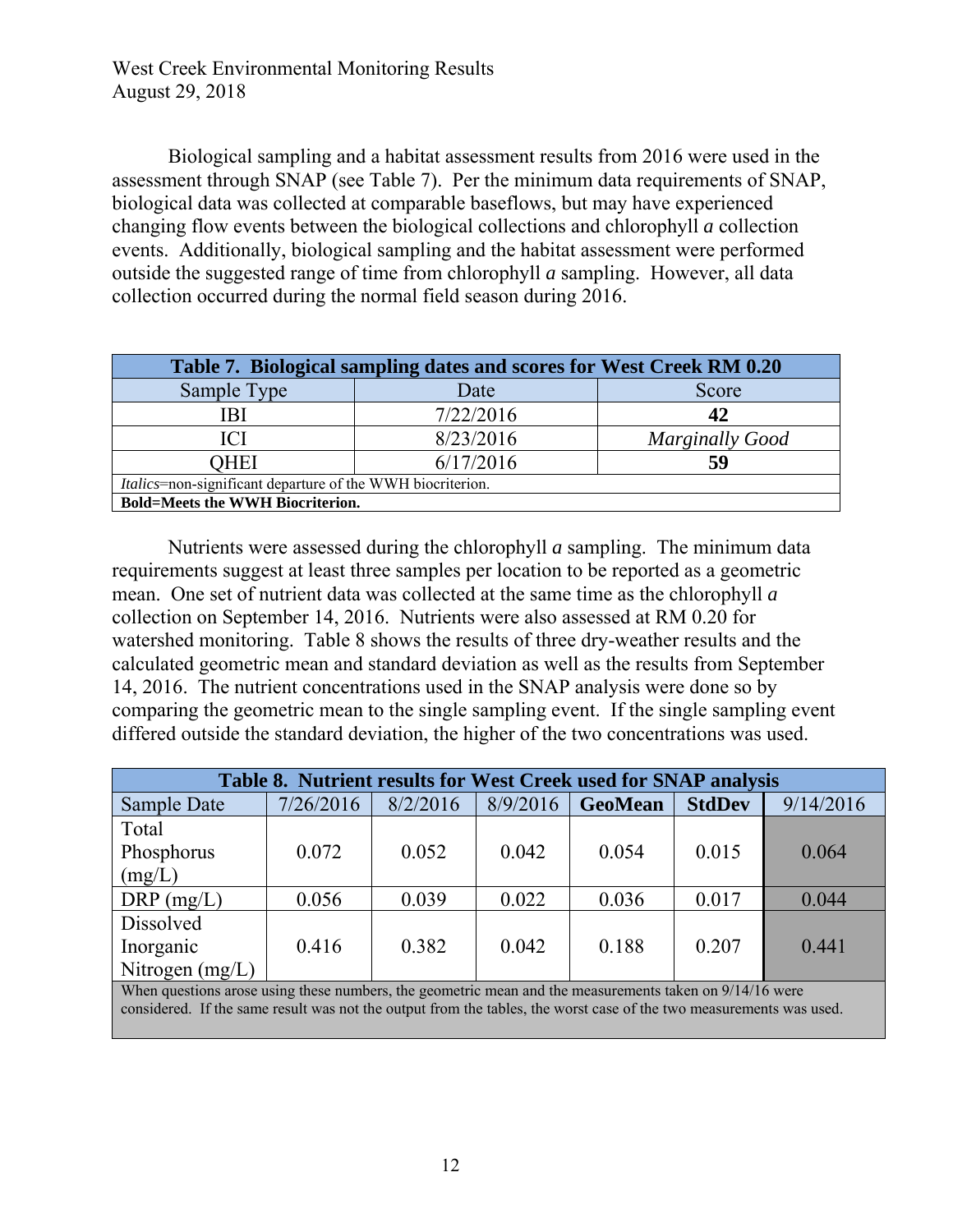SNAP uses a variety of flow charts to determine the best course of action for a stream segment. The results of these flow charts are shown in Table 9. Some sections of the flow charts require the use of a best professional judgement and the result could be disputed. However, in the case of a dispute, often the same answer was ultimately reached by both pathways through the flow chart.

| <b>Table 9. SNAP flow chart results</b> |                                                |  |  |  |
|-----------------------------------------|------------------------------------------------|--|--|--|
| <b>Step/Question</b>                    | <b>Result/Answer</b>                           |  |  |  |
| Step 1-Biological Criteria              | All indices attaining or in non-significant    |  |  |  |
|                                         | departure.                                     |  |  |  |
| Step 2-DO Swing                         | Normal or low swings $(\leq 6.5 \text{ mg/L})$ |  |  |  |
| Step 3-Benthic Chlorophyll              | Low to moderate $(\leq 320 \text{ mg/m}^2)$    |  |  |  |
| Step 4-Preliminary Assessment           | Attaining use/Not threatened                   |  |  |  |

The results of SNAP at West Creek determined that the best course of action with respect to nutrients is "attaining use or not threatened." Thus, nutrients do not appear to be a contribution to any impairments at this time.

#### **Habitat Assessment**

#### **Methods**

Instream habitat assessments were conducted once per year, per site, on West Creek in 2015 and 2016 using the Qualitative Habitat Evaluation Index (QHEI). The QHEI was developed by the Ohio EPA to assess aquatic habitat conditions that may influence the presence or absence of fish species by evaluating the physical attributes of a stream. The index is based on six metrics: stream substrate, instream cover, channel morphology, riparian zone and bank condition, pool and riffle quality, and stream gradient. The QHEI has a maximum score of 100, and a score of 55 or more suggests that sufficient habitat exists to support a fish community that attains the warmwater habitat criterion (Ohio EPA, 2006). A more detailed description of the QHEI can be found in Ohio EPA's *Methods for Assessing Habitat in Flowing Waters: Using the Qualitative Habitat Evaluation Index (QHEI)* (OEPA 2006). QHEI field sheets for each site are available upon request from the NEORSD WQIS Division.

#### **Results and Discussion**

QHEI scores were determined for the six sites, West Creek RMs 0.20, 1.60, 2.10, 3.65, 5.30, and West Creek Tributary 4 RM 0.20 in 2015. Scores were determined at five sites in 2016. All sites except for West Creek Tributary 4 RM 0.20 were scored in 2016.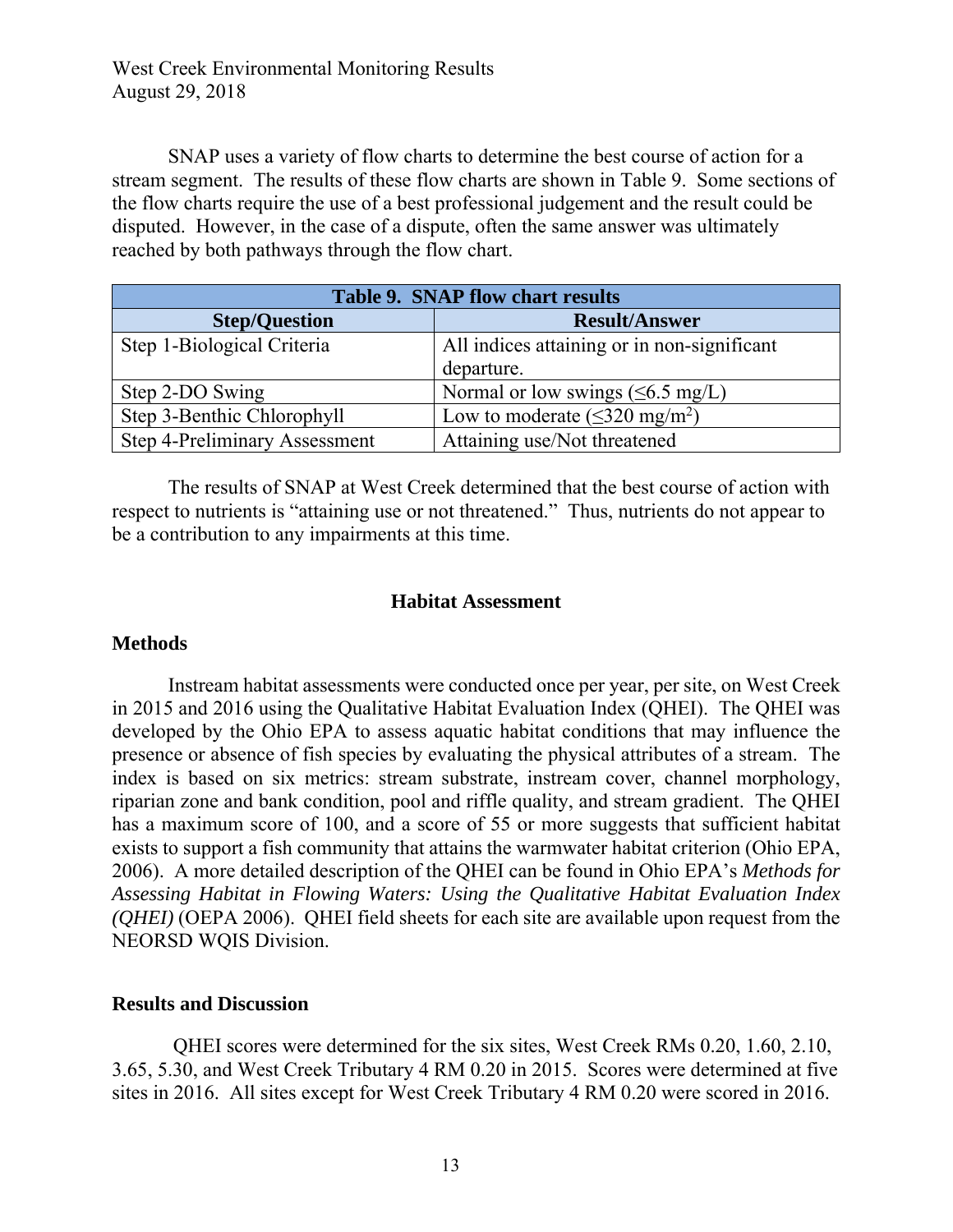The narrative ratings for QHEI scoring for 2015 and 2016 were evaluated for the range for headwater sites. The QHEI results for 2006-2008 and 2013-2016 are provided in Table 10 and Figure 2.

| <b>Table 10. West Creek QHEI Scores</b> |                                           |                                                        |                                     |                                                 |                                             |                                               |
|-----------------------------------------|-------------------------------------------|--------------------------------------------------------|-------------------------------------|-------------------------------------------------|---------------------------------------------|-----------------------------------------------|
| Year                                    | Upstream of<br>Ridgewood Dr.<br>(RM 5.30) | Upstream<br>of<br><b>Broadview</b><br>Rd. (RM<br>3.65) | Downstream<br>of I-480 (RM<br>2.10) | Downstream<br>of Lancaster<br>Dr. (RM)<br>1.60) | Granger $\&$<br>Schaaf<br>Road (RM<br>0.20) | <b>West Creek</b><br>Tributary 4<br>(RM 0.20) |
| 2006                                    | n/a                                       | 43.50<br>(Fair)                                        | 42.50<br>(Fair)                     | 48.25<br>(Fair)                                 | 56.00<br>(Good)                             | n/a                                           |
| 2007                                    | n/a                                       | 43.75<br>(Fair)                                        | 48.50<br>(Fair)                     | 60.50<br>(Good)                                 | 51.50<br>(Fair)                             | n/a                                           |
| 2008                                    | n/a                                       | 50.00<br>(Fair)                                        | 47.00<br>(Fair)                     | 73.00<br>(Excellent)                            | n/a                                         | n/a                                           |
| 2013                                    | n/a                                       | 48.50<br>(Fair)                                        | 59.00<br>(Good)                     | 58.50<br>(Good)                                 | n/a                                         | n/a                                           |
| 2014                                    | n/a                                       | 64.50<br>(Good)                                        | 66.00<br>(Good)                     | 59.00<br>(Good)                                 | 60.50<br>(Good)                             | n/a                                           |
| 2015                                    | 59.75<br>(Good)                           | 63.00<br>(Good)                                        | 74.00<br>( <i>Excellent</i> )       | 60.00<br>(Good)                                 | 57.00<br>(Good)                             | 75.00<br>( <i>Excellent</i> )                 |
| 2016                                    | 60.5<br>(Good)                            | 58.50<br>(Good)                                        | 73.00<br>( <i>Excellent</i> )       | 67.00<br>(Good)                                 | 59.00<br>(Good)                             | n/a                                           |

The QHEI score at RM 5.30 was calculated at 59.75 in 2015 and 60.5 in 2016. Both scores equate to a narrative rating of "*Good*". The zone started approximately 100 feet upstream of West Ridgewood Drive. Bedrock and cobble/gravel were the most common substrates throughout the reach in 2015-2016. Instream cover was sparse, but consisted of shallows in slow water, boulders, and logs/woody debris. Moderate erosion was present on both banks of the creek.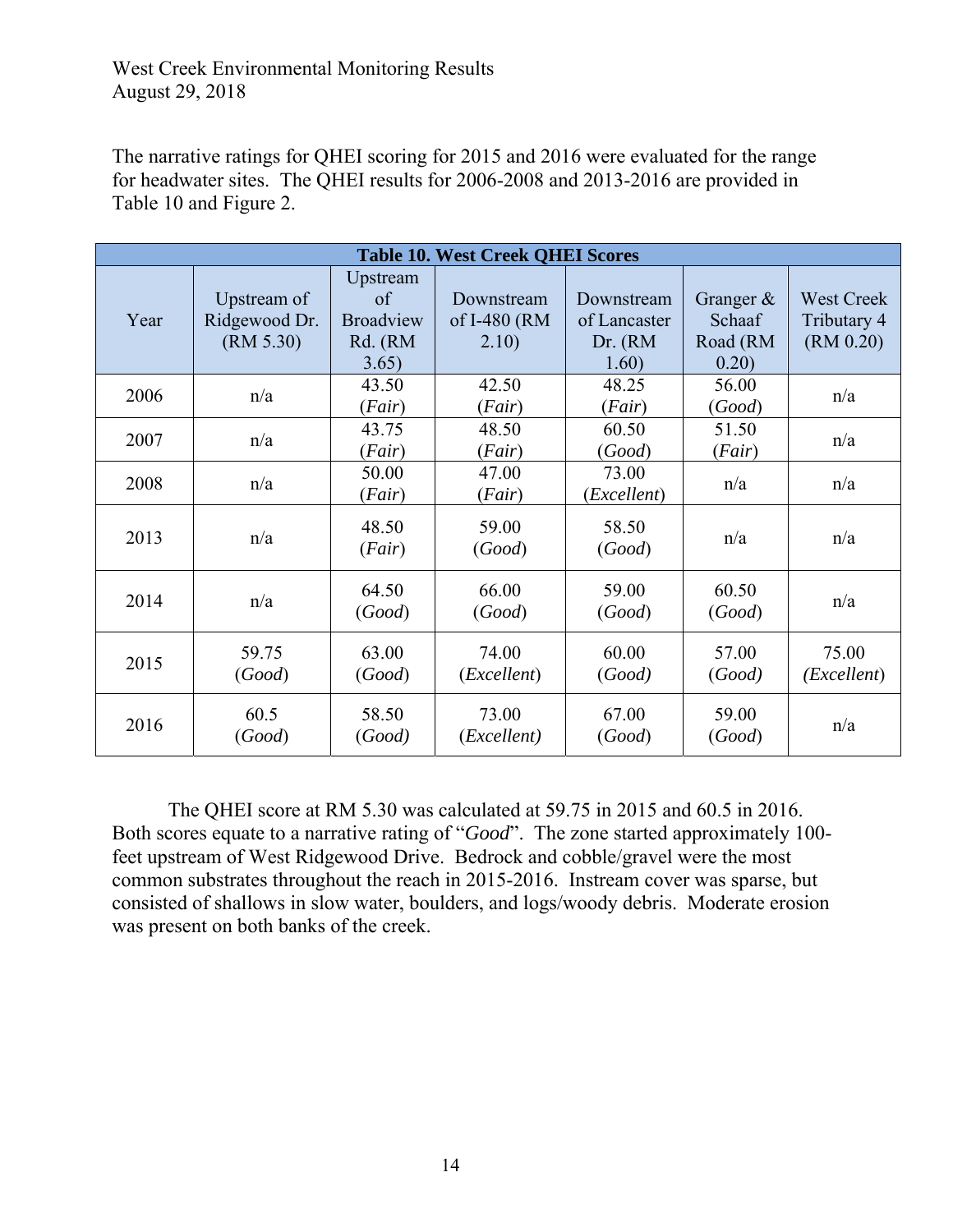

The QHEI score at RM 3.65 was calculated at 63.00 in 2015 and a 58.50 in 2016. Both scores equate to a narrative rating of "*Good"*. The zone started approximately 500 feet upstream of Broadview Road. Predominantly bedrock/slabs substrate was evident throughout the creek. The site included the two step pools from the restoration project and a pool greater than 3-feet deep. Instream cover consisted of boulders, shallows, and deep pools. Moderate amounts of instream cover were evident throughout the creek.

 The QHEI score at RM 2.10 was calculated at 74.00 in 2015 and a 73.00 in 2016. Both scores equate to a narrative rating of *"Excellent"*. This site begins where the creek exits the culvert under Interstate 480. The predominant substrate type in this section was bedrock and boulder/slab. The habitat of this straight channel was primarily a run/glide with sparse to moderate amounts of marginal quality instream cover types consisting of boulders, logs, deep pools and shallows. Some areas of riffle/pool complexes had fairly good development and both banks exhibited moderate erosion. Commercial development borders the riparian zone on river right. The riparian habitat along river left bank varies in width and land use and is primarily forest land.

The QHEI score at RM 1.60 was calculated at 60.00 in 2015 and a 67.00 in 2016. Both scores equate to a narrative rating of "*Good"*. This site is located downstream of Lancaster Drive. Boulder and cobble were the predominant substrate types with gravel and sand also prevalent along the stream bottom. Sparse amounts of instream cover with the presence of shallows, deep pools, and boulders were evident. The bank on river right, which abuts a commercial development, was steep with areas of moderate tree removal. Tree removal was also evident on the river left bank which borders Granger Road, but offers a wider riparian habitat width of better flood plain quality. From 2007 to 2016, QHEI scores have been rated "*Good"* to "*Excellent"* at this site.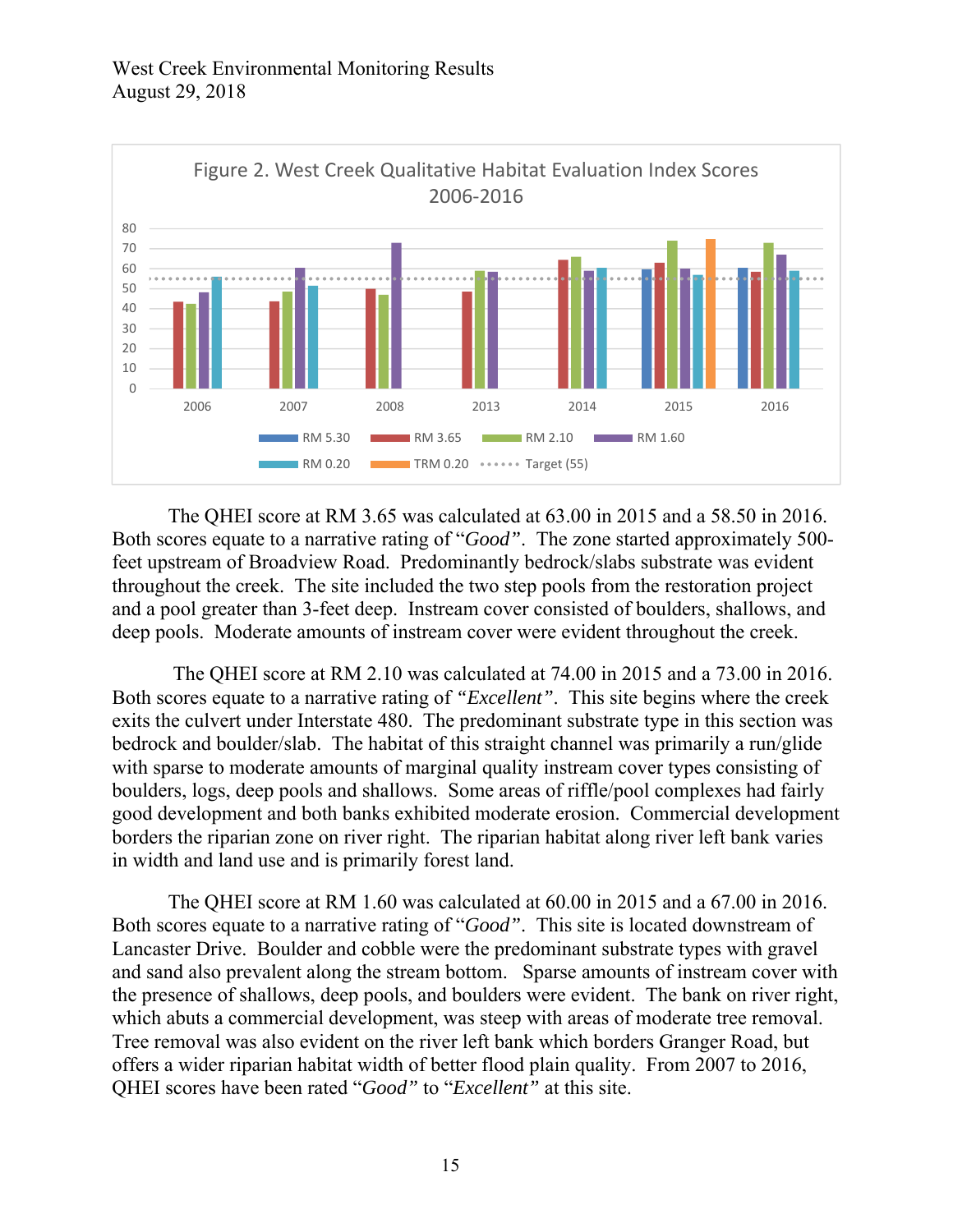The QHEI score at RM 0.20 was calculated at 57.00 in 2015 and a 59.00 in 2016. Both scores equate to a narrative rating of "*Good*". This site begins approximately 75 yards downstream of the Granger Road Bridge and continues downstream. The predominant substrate type in this section was cobble/gravel. The habitat of this formerly straight channel had sparse to moderate amounts of marginal quality instream cover types consisting of boulders, shallows and backwaters. Some areas of riffle/pool complexes had fair development and both banks exhibited no erosion due to restoration efforts.

#### **Fish Community Assessment**

#### **Methods**

One quantitative electrofishing pass was conducted at all sites except for RM 0.20 on West Creek in 2015 as well as 2016. RM 0.20 consisted of two quantitative electrofishing passes each year. Sampling was conducted using the longline electrofishing technique and consisted of shocking all habitat types within a sampling zone while moving from downstream to upstream. The sampling zones were 0.15 kilometers. The methods that were used followed Ohio EPA protocol methods as detailed in *Biological Criteria for the Protection of Aquatic Life, Volumes II* (1987a) and *III* (1987b). Fish collected during the surveys were identified and examined for the presence of anomalies including DELTs (deformities, eroded fins, lesions, and tumors). All fish were then released to the waters from which they were collected, except for vouchers and those that could not be easily identified in the field.

The electrofishing results were compiled and utilized to evaluate fish community health through the application of the Ohio EPA Index of Biotic Integrity (IBI). The IBI incorporates 12 community metrics representing structural and functional attributes (Table 11). The structural attributes are based upon fish community aspects such as fish numbers and diversity. Functional attributes are based upon fish community aspects such as feeding strategies, environmental tolerances, and disease symptoms. These metrics are individually scored by comparing the data collected at the survey site with values expected at reference sites located in a similar geographical region. The maximum possible IBI score is 60 and the minimum possible score is 12. The summation of the 12 individual metrics scores provides a single-value IBI score, which corresponds to a narrative rating of *Exceptional*, *Good*, *Marginally Good*, *Fair*, *Poor* or *Very Poor*.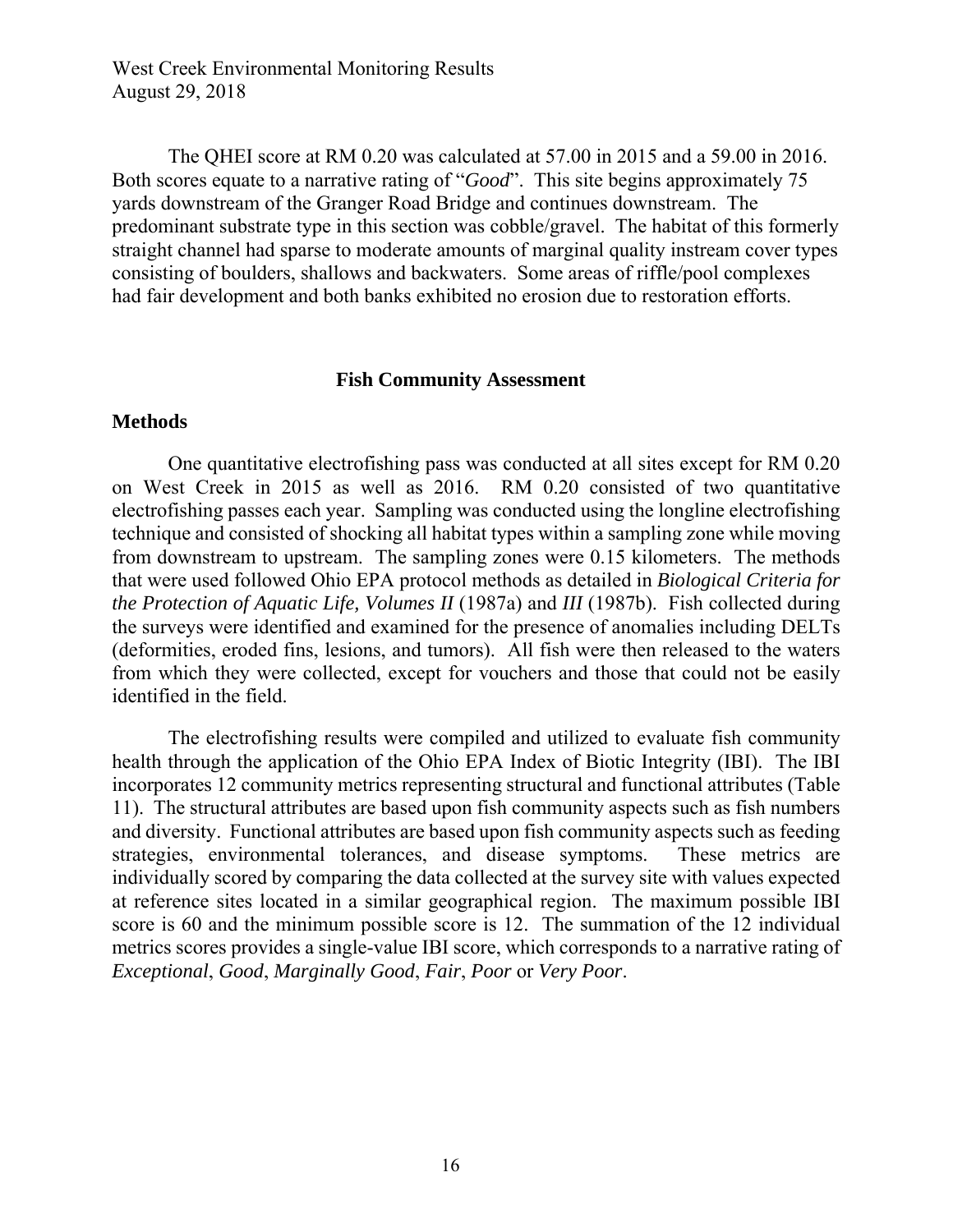| <b>Table 11. IBI Metrics (Headwater)</b> |  |  |  |  |  |  |
|------------------------------------------|--|--|--|--|--|--|
| <b>Total number of Native Species</b>    |  |  |  |  |  |  |
| Number of Darters & Sculpins             |  |  |  |  |  |  |
| Number of Headwater Species              |  |  |  |  |  |  |
| Number of Minnow Species                 |  |  |  |  |  |  |
| Number of Sensitive Species              |  |  |  |  |  |  |
| <b>Percent Tolerant Species</b>          |  |  |  |  |  |  |
| Percent Pioneering Species               |  |  |  |  |  |  |
| <b>Percent Omnivores</b>                 |  |  |  |  |  |  |
| Percent Insectivores                     |  |  |  |  |  |  |
| Number of Simple Lithophils              |  |  |  |  |  |  |
| <b>Percent DELT Anomalies</b>            |  |  |  |  |  |  |
| Number of Fish                           |  |  |  |  |  |  |

#### **Results and Discussion**

Table 12 shows the IBI scores that were calculated for each site along with historical data. None of the sites met the IBI WWH criterion for headwater sites except for RM 0.20 downstream of Granger Road. Two electrofishing passes were conducted each field season on RM 0.20 in 2015 and 2016. In 2015, RM 0.20 scored a 32 and 42. In 2016, RM 0.20 scored a 36 and a 40. The IBI scores from the second passes in 2015 and 2016, both met the applicable criterion of 40.

| Table 12. 2007 – 2016 West Creek IBI Scores |      |                 |                  |  |  |  |
|---------------------------------------------|------|-----------------|------------------|--|--|--|
|                                             |      | <b>IBI</b>      |                  |  |  |  |
| <b>River Mile</b>                           | Year | Score           | Narrative Rating |  |  |  |
|                                             | 2010 | 30 <sup>a</sup> | Fair             |  |  |  |
| 5.30                                        | 2015 | 28              | Fair             |  |  |  |
|                                             | 2016 | 30              | Fair             |  |  |  |
|                                             | 2007 | 31 <sup>a</sup> | Fair             |  |  |  |
|                                             | 2008 | 30              | Fair             |  |  |  |
| 3.65                                        | 2013 | 32              | Fair             |  |  |  |
|                                             | 2014 | 28              | Fair             |  |  |  |
|                                             | 2015 | 30              | Fair             |  |  |  |
|                                             | 2016 | 28              | Fair             |  |  |  |
|                                             | 2007 | $32*$           | Fair             |  |  |  |
| 2.10                                        | 2008 | $30*$           | Fair             |  |  |  |
|                                             | 2013 | 30              | Fair             |  |  |  |
|                                             | 2014 | 28              | Fair             |  |  |  |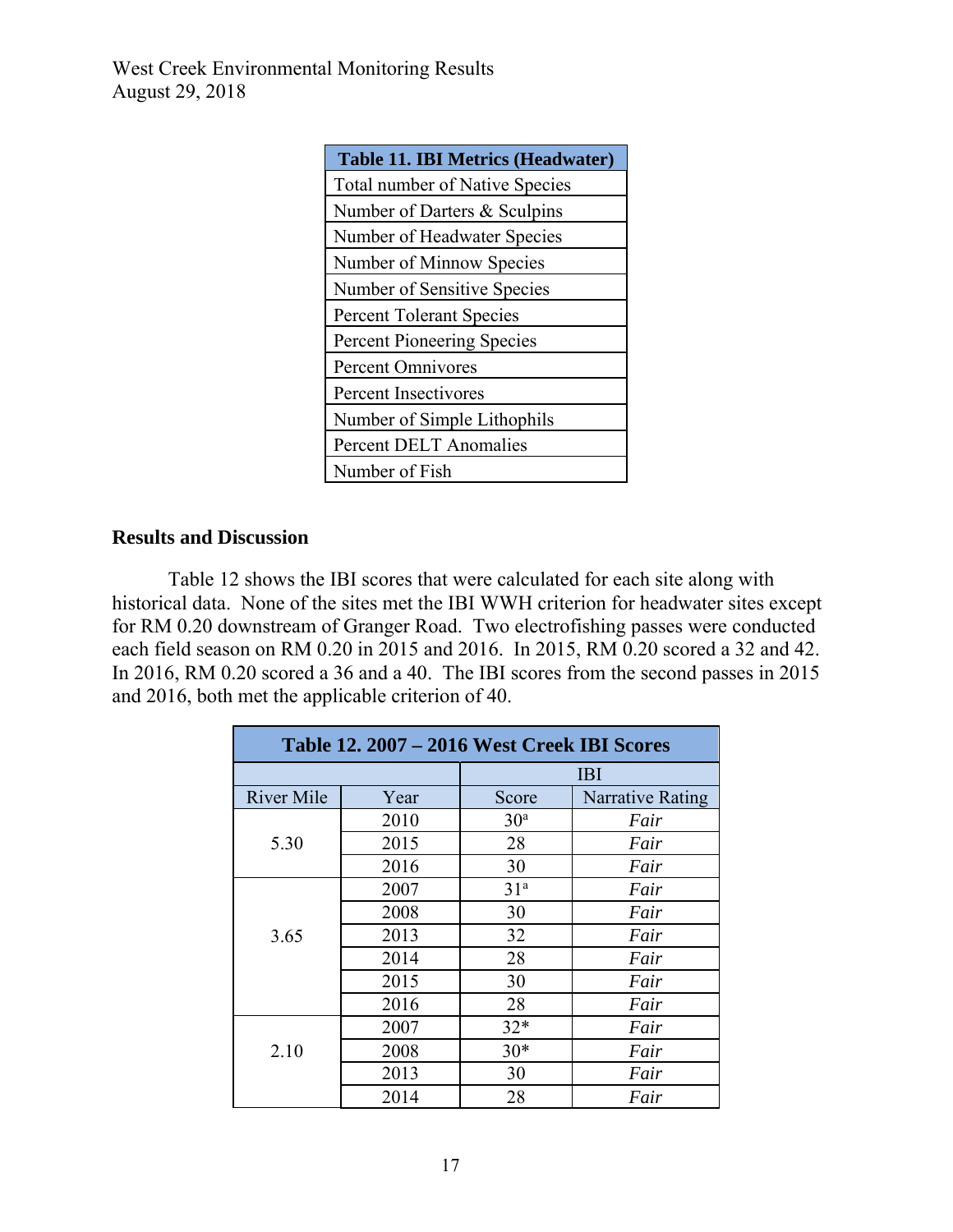|                   |      | <b>IBI</b>      |                  |  |
|-------------------|------|-----------------|------------------|--|
| <b>River Mile</b> | Year | Score           | Narrative Rating |  |
|                   | 2015 | 28              | Fair             |  |
|                   | 2016 | 28              | Fair             |  |
|                   | 2007 | 26 <sup>a</sup> | Poor             |  |
|                   | 2008 | 26              | Poor             |  |
| 1.60              | 2013 | 32              | Fair             |  |
|                   | 2014 | 32              | Fair             |  |
|                   | 2015 | 30              | Fair             |  |
|                   | 2016 | 30              | Fair             |  |
|                   | 2007 | 27 <sup>a</sup> | Fair             |  |
|                   | 2008 | 34              | Good             |  |
| 0.20              | 2014 | 36              | Good             |  |
|                   | 2015 | 38 <sup>a</sup> | Good             |  |
|                   | 2016 | 37 <sup>a</sup> | Good             |  |
| Trib 4 0.20       | 2015 | 22              | Poor             |  |

The site upstream of West Ridgewood Drive was electrofished in 2015 for the first time since 2010. In 2015, RM 5.30 obtained an IBI score of 28. In 2016, the IBI score increased to 30. The predominant fish species collected (99.2%) were blacknose dace, central stoneroller minnows, and creek chubs. The score increased in 2016 due to the number of individual collected compared to the 2015 score.

A score of 30 (*Fair*) was calculated at RM 3.65 in 2016 compared to 28 (*Fair*) in 2015. Once again, the predominant fish collected were blacknose dace, central stoneroller minnows and creek chubs. These fish accounted for 98% of the total catch. IBI metric scores of 5 were obtained for low proportion of DELTs, low proportion of pioneering species and low proportion of omnivores present. Predominantly bedrock/boulder substrate, moderate amounts of instream cover and no good channel development correlated to a "*Fair"* fish index score. 2015-2016 IBI scores are similar to those prior to the restoration at RM 3.65. Scores are unlikely to change here due to a concrete flume at RM 1.10 that is currently acting as a fish migration barrier to the site.

The site downstream of I-480 (RM 2.10) was electrofished for the first time in 2013 (IBI score of 30) after habitat construction restoration work was completed. In the second round of electrofishing, in 2014, the fish community remained relatively the same (IBI 28) maintaining a "*Fair*" narrative rating. In 2015 and 2016, IBI scores of 28 (*Fair*) were also found at RM 2.10. Over ninety-eight percent of the total catch was blacknose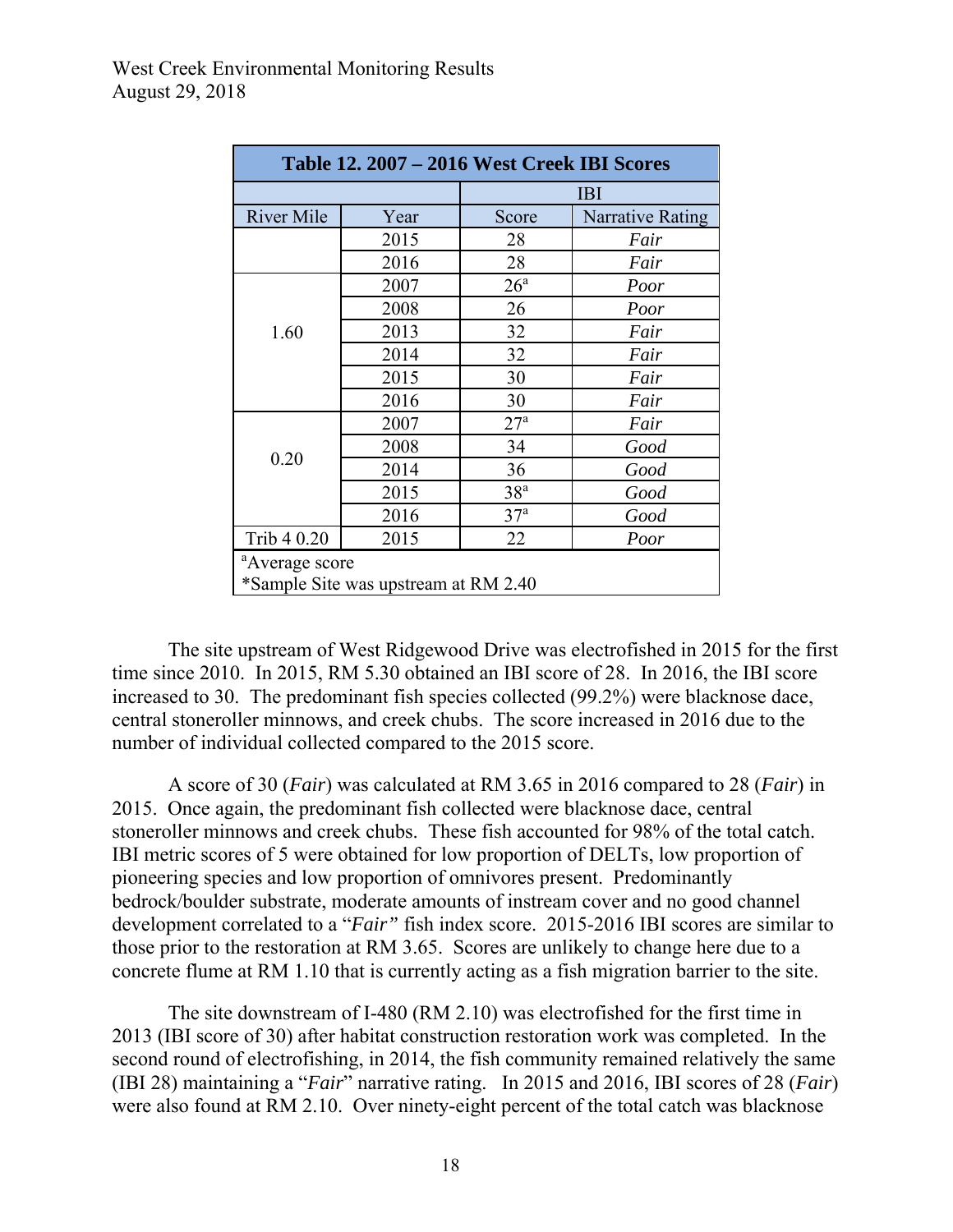dace, creek chubs and central stoneroller minnows. In 2016, IBI metric scores of 5 were obtained for many individuals collected (1286), low proportion of DELTs (0%), low proportion of pioneering species (7.6%) and low proportion of omnivores (1.7%) present. The bedrock substrate, straight channel development, sparse in stream cover, and downstream migration barriers are limiting factors to a more diverse fish community.

A score of 30 (*Fair*) was calculated at RM 1.60 in 2015 and 2016, down from 32 in 2013 and 2014. The predominant fish collected in 2015 and 2016 were blacknose dace, creek chubs and central stoneroller minnows. These three species accounted for 99.6% of the total catch. In 2016, IBI metric scores of 5 were obtained for low proportion of DELTs (0%), low proportion of pioneering species (3.0%), low proportion of omnivores (0.3%), and a large number of individuals collected (2966). Fish communities are limited by the same factors mentioned above at RM 2.10.

An average score of 38 (*Good*) was calculated at RM 0.20 in 2015. An average score of 37 (*Good*) was calculated at RM 0.20 in 2016. Both scores meet the IBI fish index scoring criterion and falling in the non-significant departure  $(< 4$  IBI units) of the applicable criterion score of 40. The predominant fish collected in 2015 and 2016 were central stoneroller minnows and these fish comprised 45% of the total fish collected. IBI metric scores of 5 were obtained during the second pass of RM 0.20 in 2016 for the number of native species (16), number of minnow species, low proportion of DELTs (0%), low proportion of pioneering species (4.6%), and low proportion of omnivores (13.6%) collected. RM 0.20 was most likely in full attainment for 2015-2016 due to proximity to the confluence of the Cuyahoga River as well as a lack of any barriers that would prevent fish migration to the site.

#### **Macroinvertebrate Sampling**

#### **Methods**

 Macroinvertebrates were sampled quantitatively using modified Hester-Dendy (HD) samplers in conjunction with a qualitative assessment of Ephemeroptera (mayfly), Plecoptera (stonefly) and Trichoptera (caddisfly), also referred to as EPT taxa, inhabiting available habitats at the time of HD retrieval. HD samplers were collected at RMs 3.65 and 0.20 in 2015. HD samplers were collected at RMs 2.10 and 1.60 in 2016. Methods for sampling followed the Ohio EPA's Biological Criteria for the Protection of Aquatic Life, Volume III (1987b). The recommended period for HDs to be installed is six weeks.

The macroinvertebrate samples were sent to Third Rock Consulting of Lexington, Kentucky, for identification and enumeration. Specimens were identified to the lowest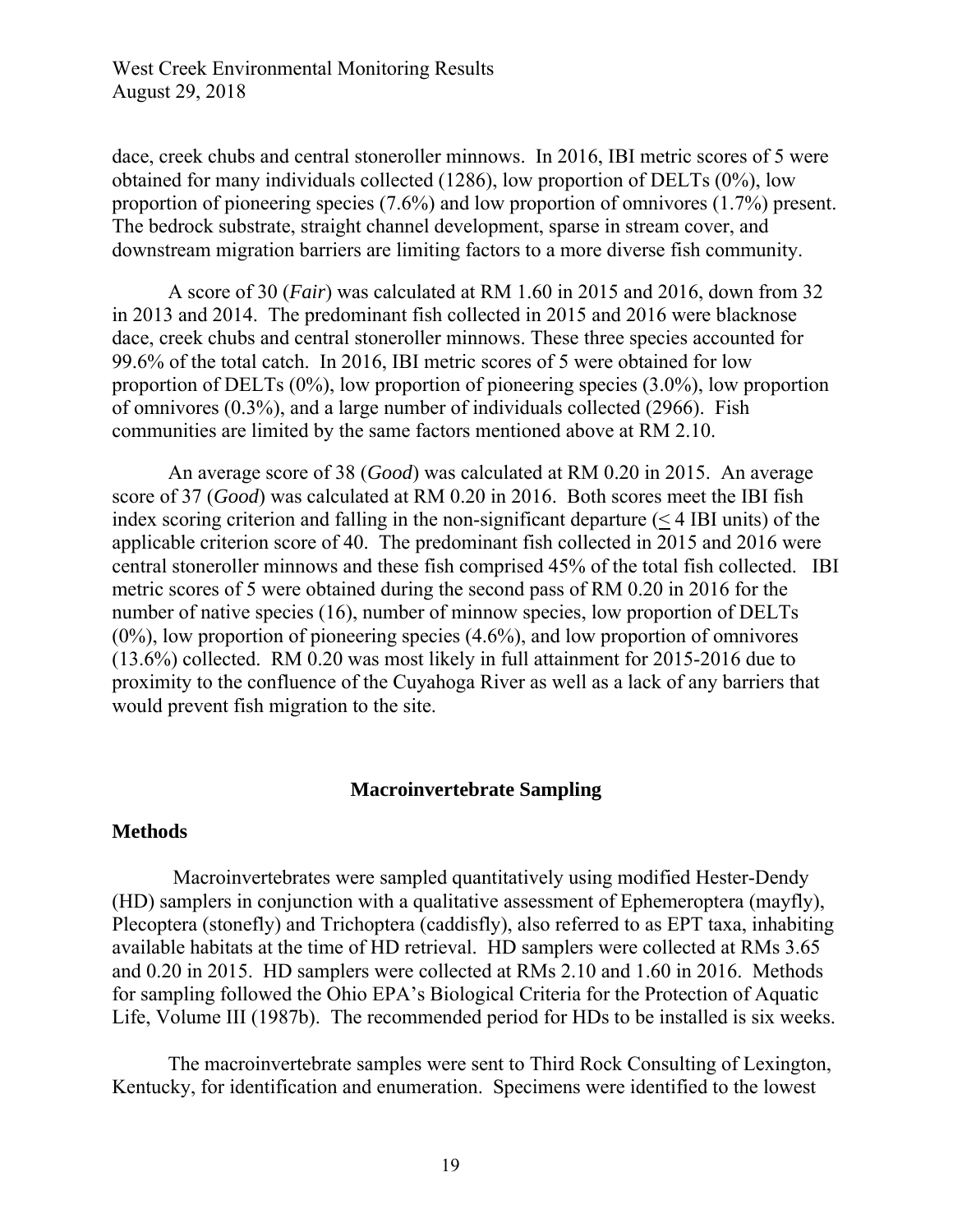practical taxonomic level as defined by the Ohio EPA (1987b). Lists of the species collected during the quantitative and qualitative sampling at each site are available upon request from WQIS.

The overall aquatic macroinvertebrate community in the stream was evaluated using Ohio EPA's Invertebrate Community Index (ICI) (Ohio EPA 1987a, Ohio EPA undated). The ICI consists of ten community metrics (Table 13), each with four scoring categories. Metrics 1-9 are based on the quantitative sample, while Metric 10 is based on the qualitative EPT taxa. The total of the individual metric scores result in the overall score. This scoring evaluates the community against Ohio EPA's reference sites for each specific eco-region.

| <b>Table 13. ICI Metrics</b>            |
|-----------------------------------------|
| <b>Total Number of Taxa</b>             |
| <b>Total Number of Mayfly Taxa</b>      |
| <b>Total Number of Caddisfly Taxa</b>   |
| <b>Total Number of Dipteran Taxa</b>    |
| <b>Percent Mayflies</b>                 |
| <b>Percent Caddisflies</b>              |
| Percent Tanytarsini Midges              |
| Percent Other Dipterans and Non-Insects |
| <b>Percent Tolerant Organisms</b>       |
| Total Number of Qualitative EPT Taxa    |

#### **Results and Discussion**

For West Creek RMs 5.30, 2.10, 1.60, and West Creek Tributary 4 RM 0.20, a Hester-Dendy sampler was unable to be recovered during the 2015 sampling season. For West Creek RMs 5.30, 3.65, and 0.20, a Hester-Dendy sampler was unable to be recovered during the 2016 sampling season. Therefore, a narrative assessment was designated for these sample sites based on data from qualitative sampling (See Table 14), and by utilizing the best professional judgment of the leading macroinvertebrate biologists and Qualified Data Collectors (QDCs). Factors considered in the assignment of narrative ratings include, but are not limited to: historical data from the site; total site drainage area; macroinvertebrate population composition in the qualitative sample with respect to the number of total taxa, EPT (Ephemeroptera, Plecoptera, and Trichoptera) taxa, pollution sensitive taxa, and pollution tolerant taxa; and organism abundance within individual families or groups noted during sample collection.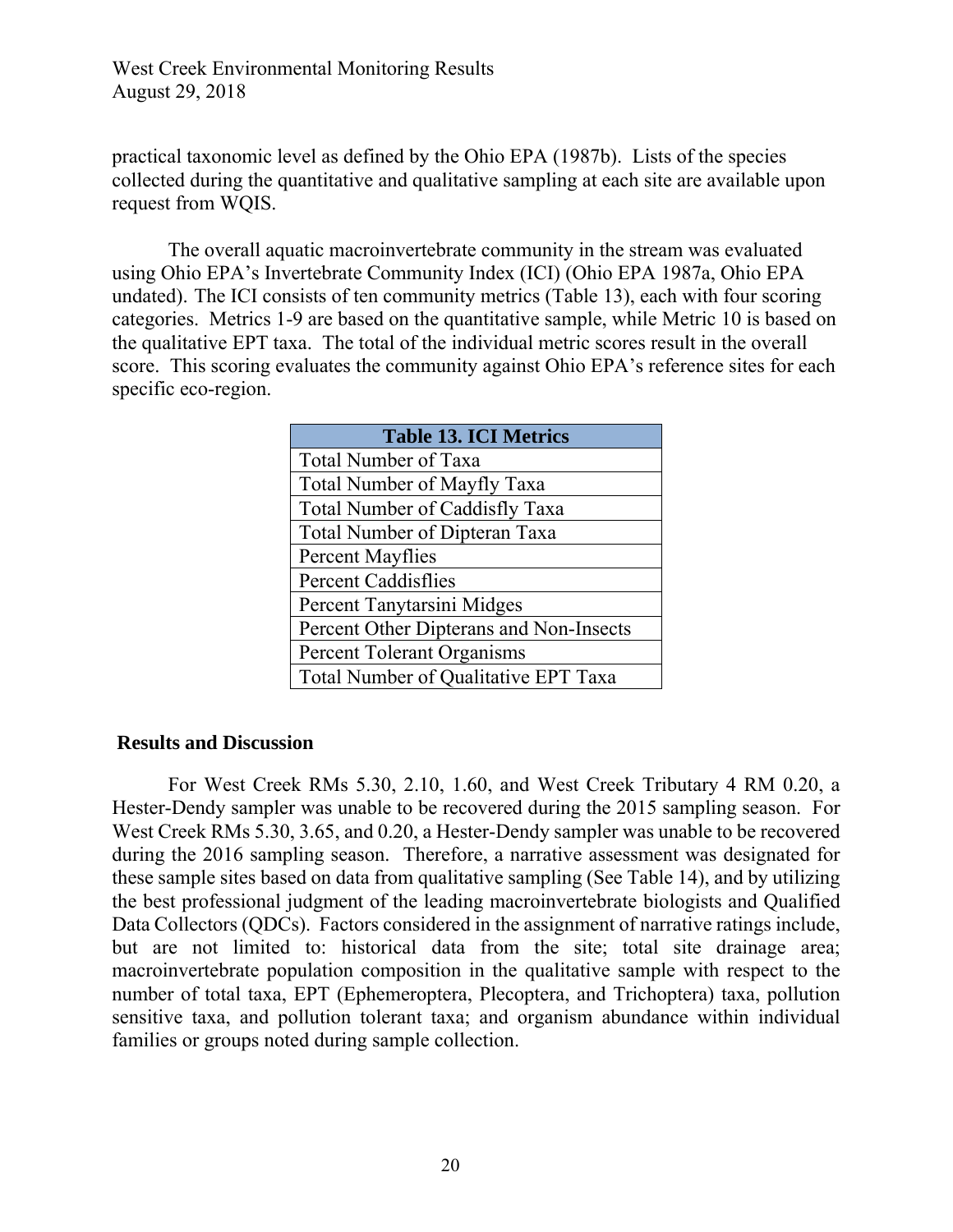| Table 14. 2015-2016 West Creek Macroinvertebrate Assessment                    |      |                      |                        |                     |  |
|--------------------------------------------------------------------------------|------|----------------------|------------------------|---------------------|--|
| River<br>Mile                                                                  | Year | <b>ICI</b><br>Score* | Narrative              | Comments            |  |
| 5.30                                                                           | 2015 |                      | Fair                   | HD Missing          |  |
|                                                                                | 2016 |                      | Poor                   | HD Missing          |  |
| 3.65                                                                           | 2015 | 28                   | Fair                   | <b>HD</b> Recovered |  |
|                                                                                | 2016 |                      | Low Fair               | HD Missing          |  |
| 2.10                                                                           | 2015 |                      | Fair                   | HD Missing          |  |
|                                                                                | 2016 | 26                   | Fair                   | HD Recovered        |  |
| 1.60                                                                           | 2015 |                      | Fair                   | HD Missing          |  |
|                                                                                | 2016 | 32                   | <b>Marginally Good</b> | HD Recovered        |  |
| 0.20                                                                           | 2015 | 48                   | Exceptional            | HD Recovered        |  |
|                                                                                | 2016 |                      | <b>Marginally Good</b> | HD Missing          |  |
| <b>UT 0.20</b>                                                                 | 2015 |                      | <b>Marginally Good</b> | HD Missing          |  |
| * WWH for the ICI Criterion is $\geq$ 34 units: Non-significant departure from |      |                      |                        |                     |  |
| attainment is $\leq$ 4 units                                                   |      |                      |                        |                     |  |

West Creek RM 5.30 was assigned narrative ratings of *Fair* in 2015 and *Poor* in 2016. From the qualitative sample collected in 2015, 29 total macroinvertebrate taxa were found. Of those 29 taxa collected, seven were found to be EPT taxa. During field collection, it was noted that while there was not a large density of organisms, the most common taxa found included Baetidae, Hydropsychidae, and Chironomidae. Notably, these three taxa families accounted for 17 of the total taxa in the sample. EPT taxa found in the sample include the following: *Baetis flavistriga*, *Callibaetis sp.*, *Cheumatopsyche sp.*, *Ceratopsyche morosa*, *Ceratopsyche sparna*, and *Hydropsyche depravata group*. Regarding pollution tolerance, 27 of the 29 taxa classify as facultative to pollution tolerant according to the Ohio EPA Macroinvertebrate Taxa List. Nine of those taxa classify as moderately tolerant or tolerant. Moderate diversity of taxa, despite low density, and seven EPT taxa for a smaller drainage area (3.8 mi<sup>2</sup>), support a narrative rating of *Fair* for the 2015 sampling season.

From the qualitative sample collected in 2016, 10 total macroinvertebrate taxa were found. Of those taxa, five were found to be EPT taxa. The most common organism found at this site was *Chimarra atterima*. Although this organism classifies as moderately intolerant of pollution, the density of the organisms found at the site were comparatively low, along with the densities of all taxa found at the site. The low taxa diversity and density was most probably an effect of the poor conditions present in the stream. There was poor quality substrate, as the substrate was heavily inundated by artifact material including shards of glass and pottery fragments. These stream conditions, and low flow related to a very dry sampling season, along with the decline of present macroinvertebrate taxa, led to the designation of West Creek RM 5.30 with the narrative rating of *Poor* for the 2016 sampling season.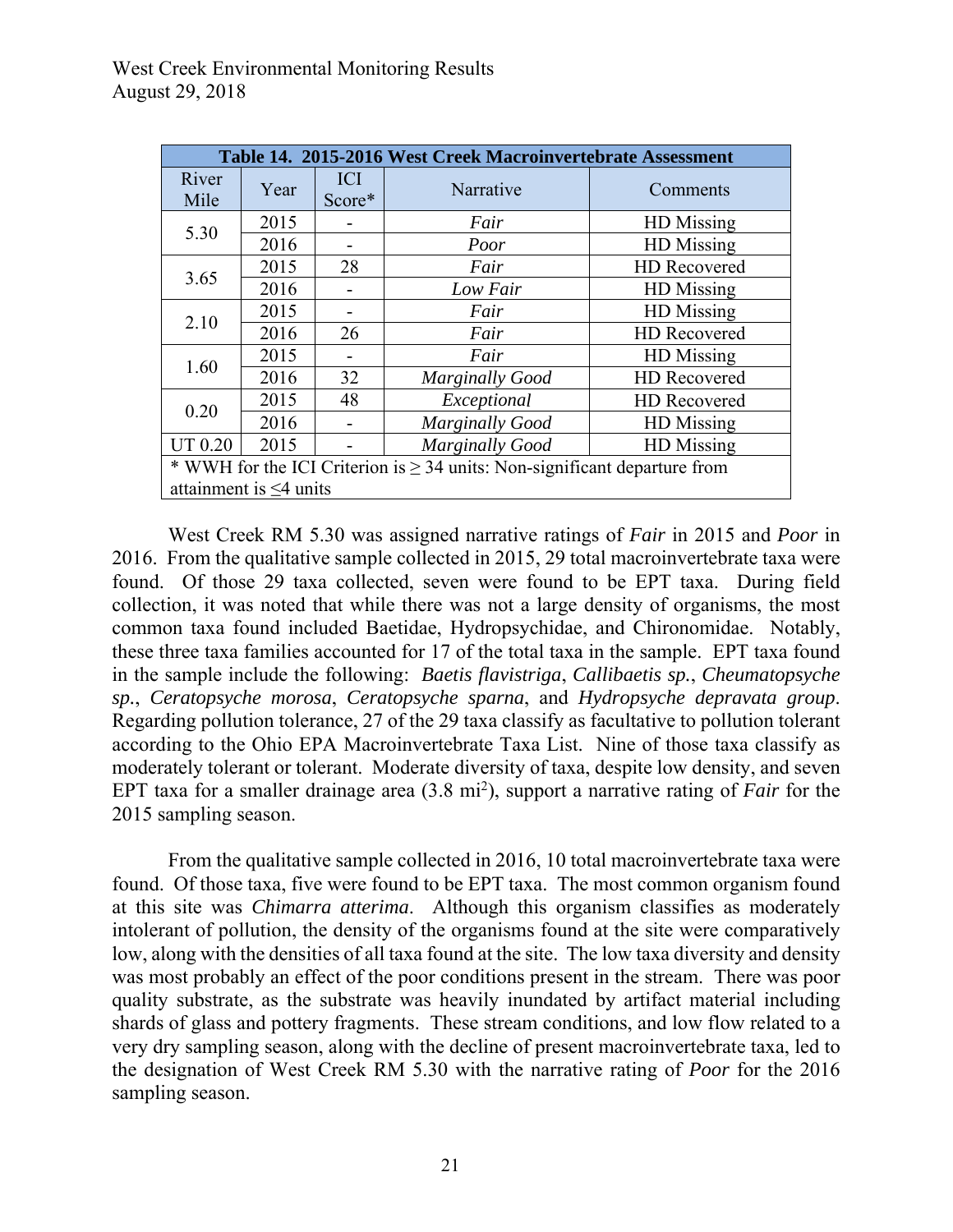In 2014, no HD sampler was retrieved at RM 3.65. In 2015, an ICI score of 28 was obtained at RM 3.65. This score failed to meet the ICI biocriterion. Prior year ICI scores in 2008 and 2013 were 36 and 34, respectively. A total of 42 taxa were collected at this site during quantitative sampling. The dominant group collected was Caecidotea, representing nineteen percent of the sample. In 2015, there were 30 taxa collected in the qualitative sample, nine of which were EPT taxa. Although total number of organisms and total number of taxa remained the same comparatively between 2013 and 2015, the quality of the taxa decreased with a greater number of pollution-tolerant organisms present in 2015.

West Creek RM 3.65 was assigned a narrative rating of *Low Fair* in 2016. From the qualitative sample collected in 2016, 20 total macroinvertebrate taxa were found. Of those taxa, six organisms were found to be EPT taxa. At the time of collection, there was a significant decline in organism density within the various taxa groups compared to previous years. The most common taxa collected during this sampling event were Hydropsychidae and Chironomidae. Most notable after taxonomic identification of the collected organisms was the presence of four different Hydropsychidae species, including *Cheumatopsyche sp.*, *Ceratopsyche morosa*, *Ceratopsyche sparna*, and *Hydropsyche depravata group*. These above-listed taxa are classified as facultative pollution-tolerant organisms, except for *Ceratopsyche* sparna, which is classified as moderately intolerant. Regarding all of the taxa collected, 13 of the 20 total taxa are classified as facultative to tolerant, with at least six of the taxa classified as moderately tolerant or tolerant.

In comparing the qualitative samples from 2015 and 2016, there is a 33% decline in taxa diversity. The evident stream degradation in the 2016 season, including bank erosion and collapse, as well as low stream flow rate, may be contributing factors to this decline. Therefore, it was determined that West Creek RM 3.65 should be assigned a narrative rating of *Low Fair* for the 2016 sampling season.

West Creek RM 2.10 was assigned a narrative rating of *Fair* in 2015. From the qualitative sample collected in 2015, 34 macroinvertebrate taxa were found. Of those 34 total taxa collected, eight were found to be EPT taxa. At the time of collection, the most common organism present were the Ephemeropteran family Baetidae. Taxonomic identification of the qualitative sample confirmed three different species present, *Baetis flavistriga* (Facultative), *Baetis intercalaris* (Facultative), and *Callibaetis sp.* (Moderately Tolerant), as representatives of this family. Regarding pollution tolerance of the organisms present, three of the 34 total taxa present are designated as moderately intolerant according to the Ohio EPA Macroinvertebrate Taxa List. The remaining 31 of the 34 total taxa range from facultative to tolerant, with 13 of the taxa designated as moderately tolerant or tolerant.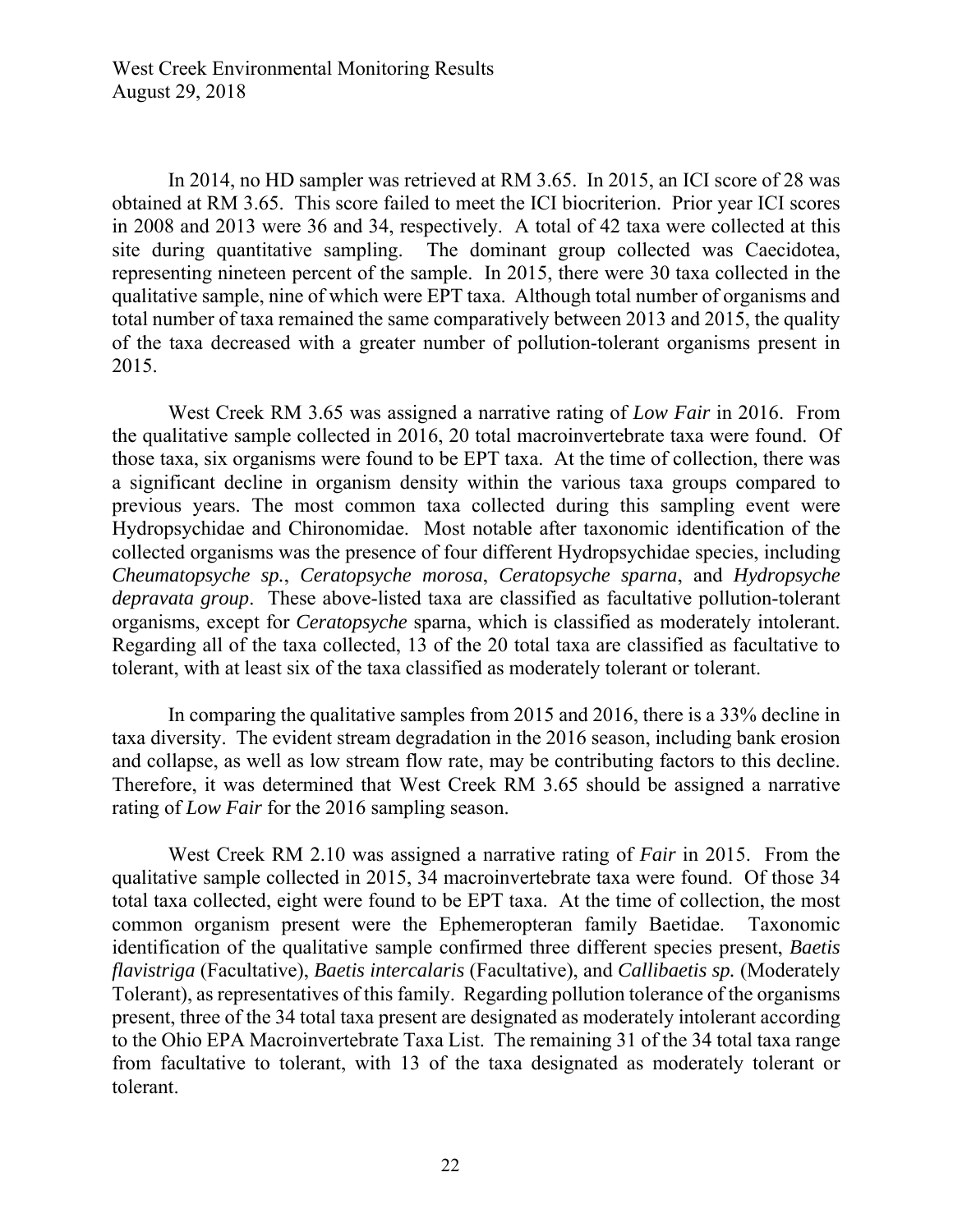Qualitative sampling results from 2015 were compared to data collected in 2014 in order to confirm the accuracy of the narrative assessment. In 2014, West Creek RM 2.10 recorded an ICI score of 26, narratively, *Fair*. While the number of taxa collected in 2014 was significantly less in 2014 compared to 2015 (22 total taxa), the composition of the total macroinvertebrate population was similar. At the time of field collection of the 2015 sample, it was noted that most of the organisms collected were in very low densities, designated as Rare (1-10 organisms). In addition, it should be noted that at the time of collection, the site substrate was very poor, and riffle habitat was severely embedded, not allowing for quality macroinvertebrate habitat. Because of the degraded habitat, the low density of the population of the macroinvertebrate community, and the pollution tolerance of the organisms collected at the site, West Creek RM 2.10 was designated as *Fair* for the 2015 sampling season.

 An ICI score of 26 was calculated at RM 2.10, failing to meet the ICI biocriterion in 2016. A total of 35 taxa were collected and the dominant group was Oligochaeta. This group accounted for twenty-eight percent of the taxa collected at this site. This site was not assessed in 2007 and 2008, and therefore, no ICI scores are available for those years. An ICI score of 44 was obtained in 2013 and 26 in 2014. The low scores in 2014 was due to a decrease in the number of taxa, percent mayflies, percent tanytarsini midges, and percent tolerant organisms. Data from 2016 confirms 2014 findings.

In 2015, West Creek RM 1.60 was assigned a narrative rating of *Fair*. While the taxa diversity and number of EPT taxa at this site were within the range of what may be expected of a site in attainment of the WWH biological criterion, the most abundant organisms present during qualitative sampling were of poor quality with respect to pollution tolerance. A total of 50 taxa were collected at this site with pollution tolerance categories ranging from moderately intolerant to tolerant according to the Ohio EPA Macroinvertebrate Taxa List. Of these 50 taxa, seven are listed in the Ohio EPA Pollution Tolerant Taxa List (Ohio EPA Biological Criteria for the Protection of Aquatic Life Volume III). Present EPT taxa included three Ephemeroptera and six Trichoptera taxa, with pollution tolerance ratings ranging from moderately tolerant to moderately intolerant. The most abundant family present at the time of sample collection in all habitats was listed as Chironomidae. Of the 24 Chironomidae taxa collected in the qualitative sample, only one species was listed as moderately intolerant. The remaining 23 range from tolerant to facultative. Additional abundant taxa present at the time of qualitative sample collection were from Class Turbellaria, followed by Families Simuliidae and Baetidae. Due to the high abundance of organisms listed as tolerant to facultative, this site was assigned a narrative rating of *Fair* in 2015. The results of this narrative evaluation were also compared to the ICI score obtained at this site in 2016. In 2016, this site obtained an ICI score of 32, narratively *Marginally Good*. Although the site had fewer taxa in the qualitative sample overall in 2016 compared to 2015, the site also had five fewer organisms from the Ohio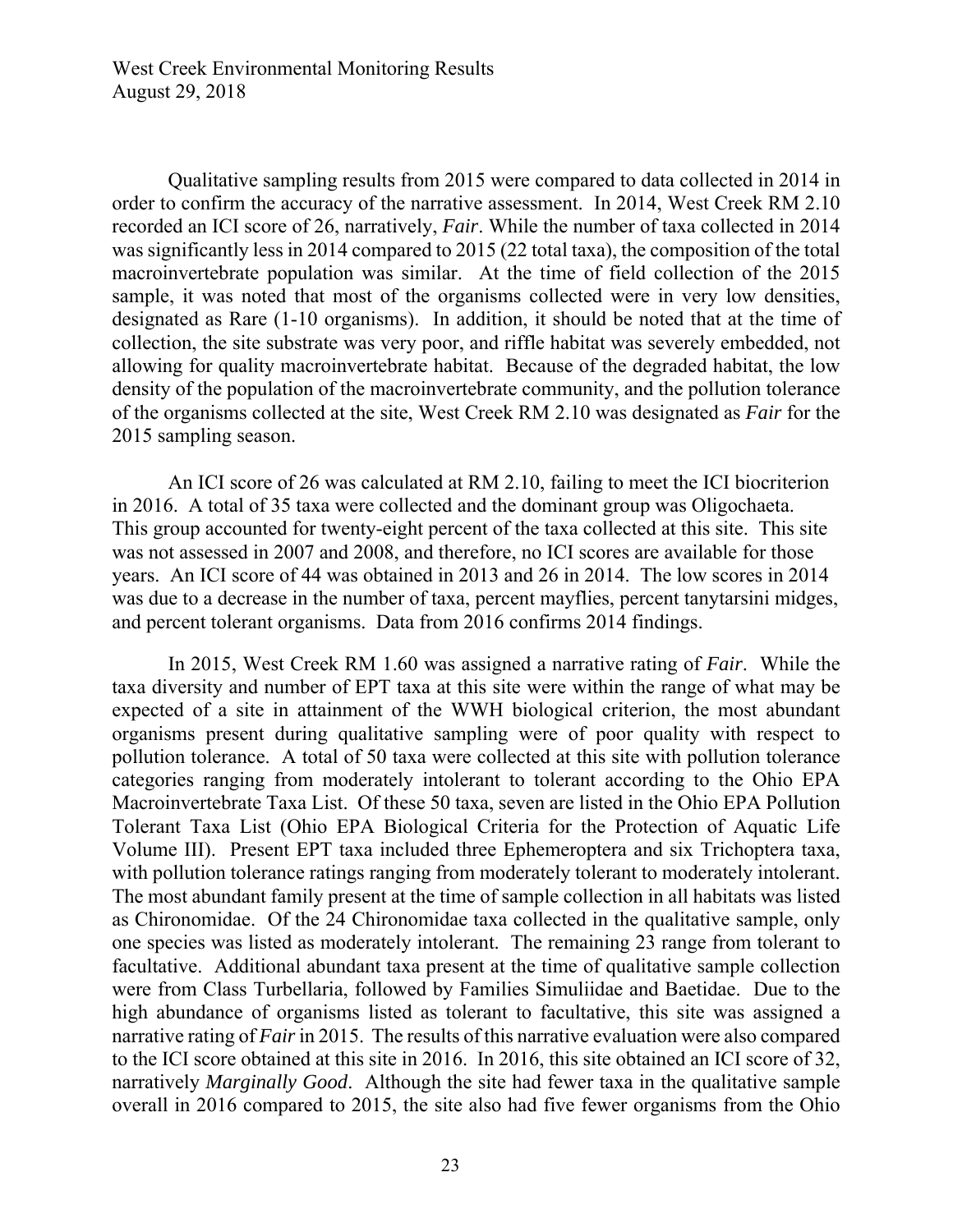EPA Pollution Tolerant Taxa List, and two additional sensitive taxa. Additionally in 2016, the most abundant organism groups present at the time of qualitative sample collection were Hydropsychid caddisflies rather than Chironomid taxa as observed in 2015, demonstrating improvement at the site from the previous year.

 In 2015, an HD was not recovered. In 2014, an ICI score of 28 was obtained. Fortyfour taxa were collected, with the dominant taxa collected being Oligochaeta and the moderately intolerant *Cricotopus (C.) tremulus group*. These two taxa accounted for fiftyone percent of the total organisms collected. The 2016 ICI score of 32 was an increase from 2014. The increase in score was due to the HD sampler being set in better habitat conditions. In 2014, the HD sampler was moved in a pool area surrounded by pool/glide habitat conditions. In 2016, the HD sampler was installed at the beginning of a riffle that was surrounded by faster moving riffle/run habitat. Here, the HD was exposed to an area where a greater diversity and density of organisms could be collected.

In 2015, an ICI score of 48 (*Exceptional*) was calculated at RM 0.20. This resulted in attainment of the ICI criterion of 34. Forty-eight species were collected with eleven of those being EPT taxa. The Thienemannimyia group was the dominant group of the sample, representing sixteen percent of organisms collected. Quality and quantity of organisms sampled increased from 2014 to 2015. The increase in ICI score from 2014 to 2015 could be due to the colonization of organisms in and around the restored habitat at RM 0.20.

West Creek RM 0.20 was assigned a narrative rating of *Marginally Good* in 2016. From the qualitative sample collected in 2016, 33 total macroinvertebrate taxa were found. Of those 33 taxa collected, eight were found to be EPT taxa. At the time of collection, the most abundant organism noted was the Ephemeropteran family Baetidae. After taxonomic identification, it was confirmed that two different species represent this abundance, *Baetis flavistriga* and *Baetis intercalaris*. Both taxa are classified as facultative pollution tolerant organisms according to the Ohio EPA Macroinvertebrate Taxa List. Also notable at the time of sampling are organisms that met "common" population densities (11-100 organisms) from the qualitative sampling including Turbellaria, Chironomidae, Oligochaeta, Isopoda, various Zygoptera, and various Hydropsychidae. Most of the individual taxa found from these "common" groups are categorized as facultative to tolerant, with the only exceptions being *Ceratopsyche morosa* and *Cricotopus (Isocladius) absurdus*, which are categorized as moderately intolerant of pollution.

In comparing historical data for this site, it was found that West Creek RM 0.20 obtained an ICI score of 38 (Narratively – *Good*) in 2014. This score and the one from 2015 both met WWH attainment with respect to the guidelines given by Ohio EPA for the EOLP (Erie/Ontario Lake Plains). However, long stretches of dry weather and relatively poor stream channel development may have contributed to the decline of the sampling site, and the macroinvertebrate population density, in 2016. The narrative rating assigned for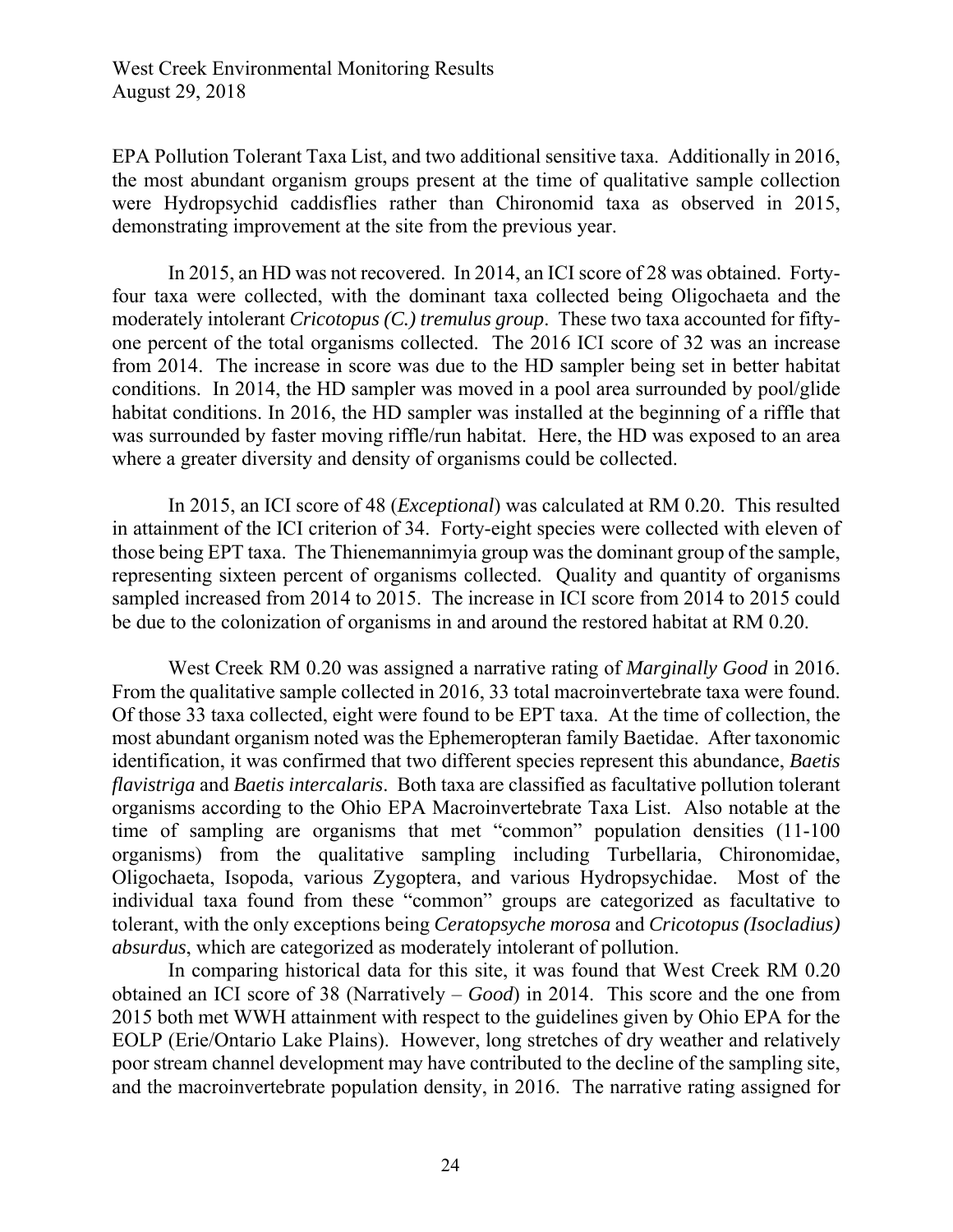West Creek RM 0.20 for 2016 is *Marginally Good*, which would normally indicate a numeric rating of 30-32 for a normal ICI score.

West Creek Tributary 4 RM 0.20 was assigned a narrative rating of *Marginally Good* in 2015. From the qualitative sample collected in 2015, 19 total taxa were collected. Of those taxa, six were found to be EPT taxa. Given that the drainage area for this site was only 1.6 mi<sup>2</sup>, the number of present EPT taxa is notably high. In addition, all six EPT taxa found rated between moderately intolerant to facultative in pollution tolerance according to the Ohio EPA Macroinvertebrate Taxa List. At the time of collection, the most common organisms found were from the families Baetidae and Hydropsychidae. Upon taxonomic identification, it was confirmed that two representative species from the family Baetidae, *Baetis flavistriga* and *Baetis tricaudatus*, and three representative species from the family Hydropsychidae, *Cheumatopsyche sp*., *Ceratopsyche sparna*, and *Hydropsyche depravata group*, were present in the sample. Regarding pollution tolerance, five of the total 19 taxa collected were designated as moderately tolerant or tolerant. The remaining 14 taxa rated from facultative to moderately intolerant.

At the time of collection of the 2015 qualitative sample, it was evident that the stream channel had been slightly impacted, but still maintained some good macroinvertebrate habitat. Because of this channel quality, in addition to the composition of the macroinvertebrate community, it was determined that West Creek Tributary 4 RM 0.20 should be designated a narrative rating of *Marginally Good* for the 2015 sampling season.

| <b>Table 15. Invertebrate Community Index (ICI) Scores</b> |                          |                  |                  |                  |                          |                  |
|------------------------------------------------------------|--------------------------|------------------|------------------|------------------|--------------------------|------------------|
| Year                                                       | 2007                     | 2008             | 2013             | 2014             | 2015                     | 2016             |
| <b>Site</b>                                                | <b>ICI</b> Score         | <b>ICI</b> Score | <b>ICI</b> Score | <b>ICI</b> Score | <b>ICI</b> Score         | <b>ICI</b> Score |
| RM 5.30                                                    | n/a                      | n/a              | n/a              | n/a              |                          |                  |
| RM 3.65                                                    | 40                       | 36               | 34               |                  | 28                       |                  |
| RM 2.10                                                    | ۰                        |                  | 44               | 26               |                          | 26               |
| RM 1.60                                                    | $\overline{\phantom{a}}$ | 30               | 38               | 28               | $\blacksquare$           | 32               |
| RM 0.20                                                    |                          |                  |                  | 38               | 48                       |                  |
| Trib 4 RM 0.20                                             | n/a                      | n/a              | n/a              | n/a              | $\overline{\phantom{a}}$ | n/a              |
| "-" No HD collected                                        |                          |                  |                  |                  |                          |                  |

Table 15 summarizes West Creek ICI scores from 2007, 2008, and 2013-2016.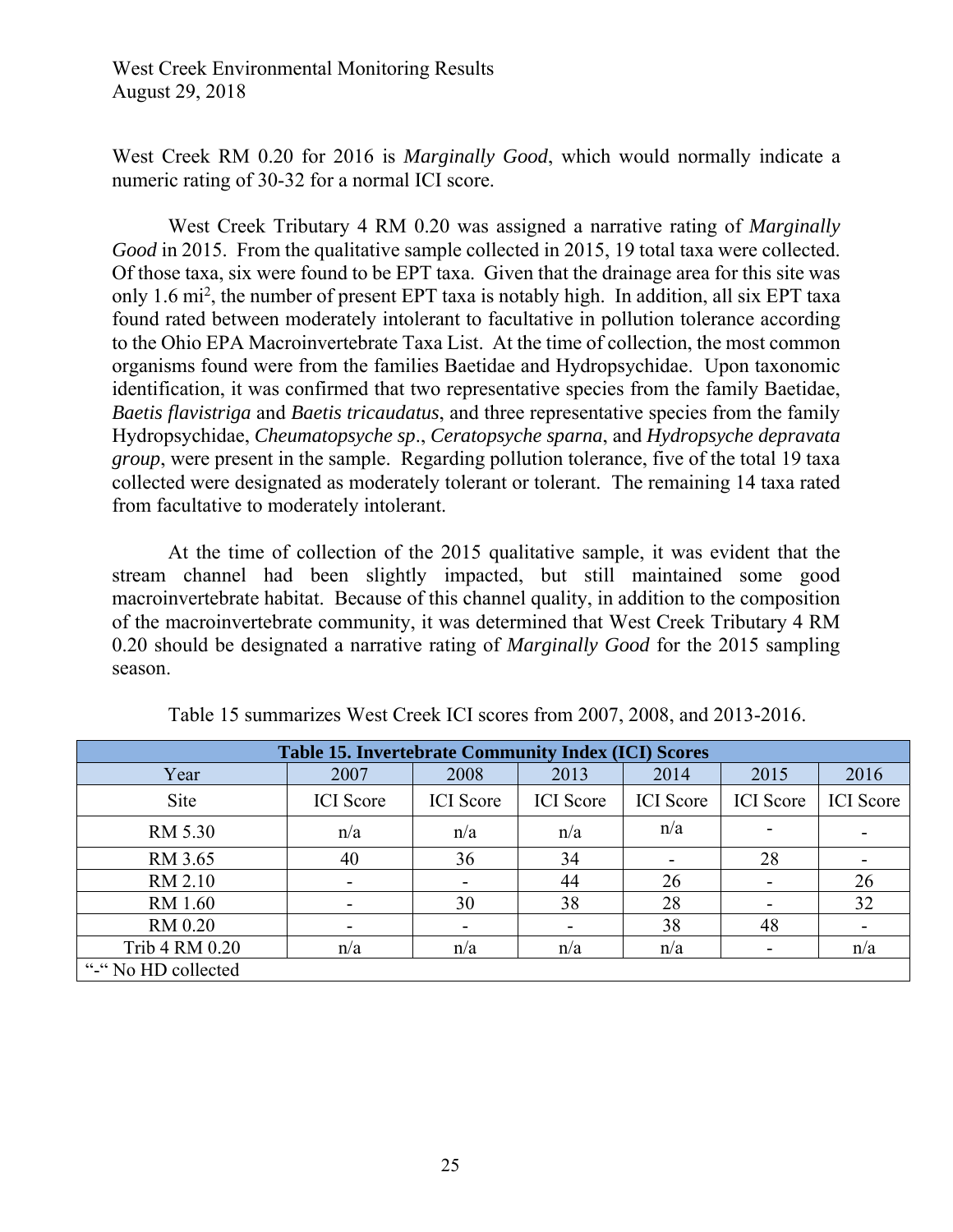### **Conclusions**

Results from the bacteriological sampling, qualitative habitat evaluation assessments, and fish and macroinvertebrate assessments show West Creek may have some limiting factors and environmental stressors resulting in low fish and macroinvertebrate index scores. Bacteriological samples collected at all sites showed water quality exceedances for bacteria most of the time. The overall attainment status of West Creek is summarized in Table 16; the general water quality of West Creek at five of the six designated sample sites is "*Fair*". RM 0.20 was the one site in full attainment status of the WWH biological criterion.

| Table 16. 2015-2016 West Creek Survey Results                        |                                                    |                                           |                                                            |                                         |                                     |  |
|----------------------------------------------------------------------|----------------------------------------------------|-------------------------------------------|------------------------------------------------------------|-----------------------------------------|-------------------------------------|--|
| River<br>Mile                                                        | Aquatic<br>Life Use<br>Attainment<br><b>Status</b> | <b>IBI</b> Score<br>(Narrative<br>Rating) | <b>ICI</b> Score<br><i>(Narrative)</i><br>Rating)          | <b>QHEI</b> Score<br>(Narrative Rating) | <b>Water Quality</b><br>Exceedances |  |
| 5.30                                                                 | Non                                                | **29 $(Fair)$                             | $2015 - (Fair)$<br>$2016 - (Poor)$                         | $**60.12 (Good)$                        | E. coli                             |  |
| 3.65                                                                 | Non                                                | $*$ 29 (Fair)                             | 2015-28 (Fair)<br>$2016$ - (Low Fair)                      | $**60.75$ (Good)                        | E. coli                             |  |
| 2.10                                                                 | Non                                                | $*$ 28 ( <i>Fair</i> )                    | $2015 - (Fair)$<br>2016-26 (Fair)                          | $**73.5$ (Good)                         | E. coli, copper<br>(2015)           |  |
| 1.60                                                                 | Non (2015)<br>Partial<br>(2016)                    | $**30 (Fair)$                             | $2015 - (Fair)$<br>2016-32<br>(Marginally Good)            | $**63.5$ (Good)                         | E. coli                             |  |
| 0.20                                                                 | Full                                               | $**37.5$ (Good)                           | $2015 - 48$<br>(Exceptional)<br>2016- (Marginally<br>Good) | $**58.0$ (Good)                         | E. coli                             |  |
| Trib <sub>4</sub><br>0.20<br>(2015)<br>only)                         | Non                                                | 22 (Poor)                                 | 2015- (Marginally<br>Good)                                 | 75.0 ( <i>Excellent</i> )               | E. coli                             |  |
| WWH Biocriteria attainment IBI Score of 40; ICI Score of 34          |                                                    |                                           |                                                            |                                         |                                     |  |
| Non-significant departure: $\leq$ 4 IBI units, : $\leq$ 4 ICI units. |                                                    |                                           |                                                            |                                         |                                     |  |
| *Narrative rating based on best professional judgment                |                                                    |                                           |                                                            |                                         |                                     |  |
| **2015-2016 Average                                                  |                                                    |                                           |                                                            |                                         |                                     |  |
| N/A Not Applicable                                                   |                                                    |                                           |                                                            |                                         |                                     |  |

The fish and benthic macroinvertebrate communities at RM 0.20 were in full attainment. All the other sites failed to meet the WWH IBI and ICI biocriteria and were rated "*Fair*". The lack of a diverse fish community at most of the sites may be due to a lack of extensive instream cover. Additionally, permanent instream structures are impeding upstream fish migration within the. Once these structures are removed and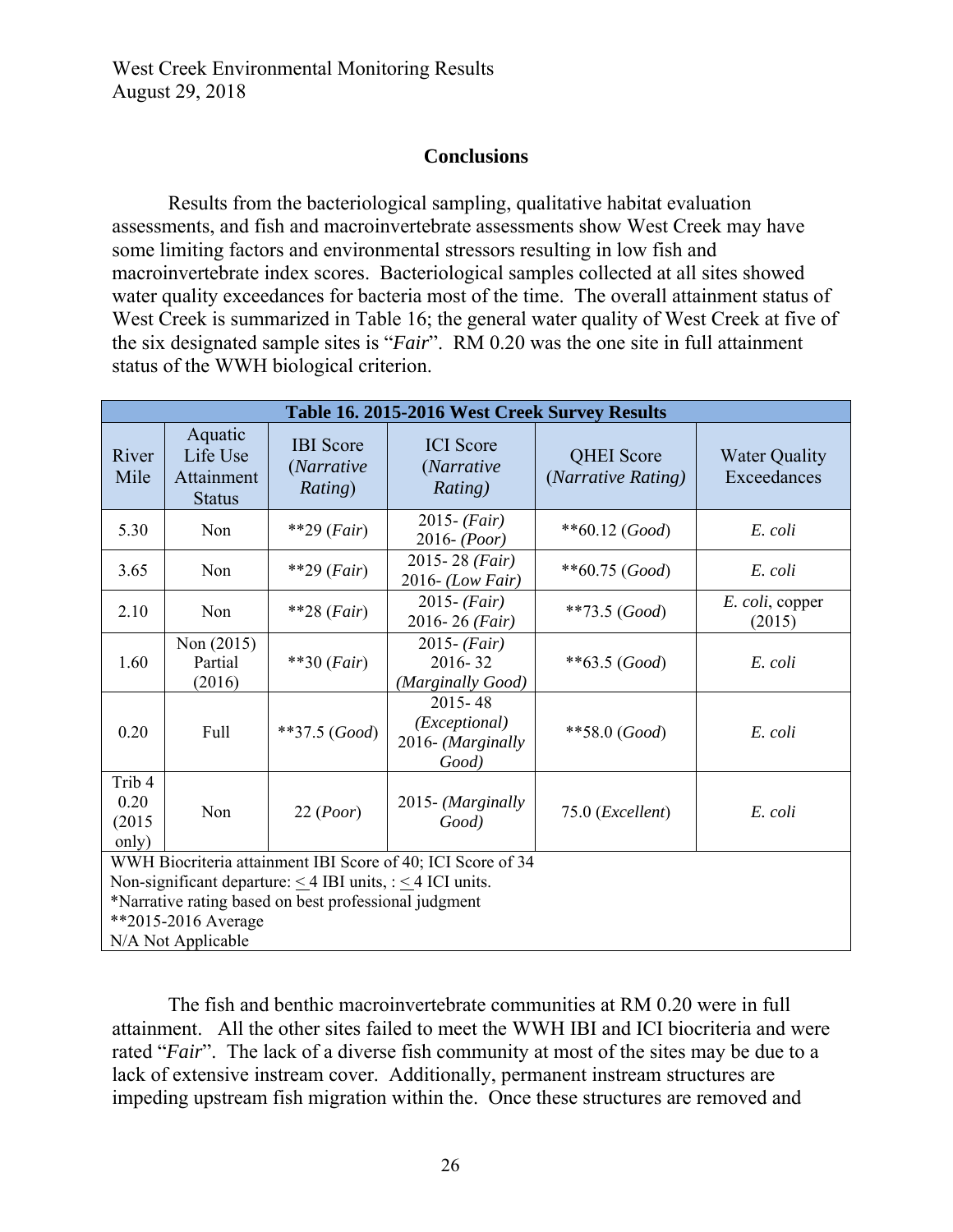home sewage treatment systems and illicit discharges within the watershed are eliminated, an improvement in the bacteria sampling results as well as macroinvertebrate and fish diversity should be noticed.

#### **Acknowledgements**

Field activities and/or report review completed by the following, except where otherwise noted:

Donna Friedman Nya Dreyfuss Nicole Velez Seth Hothem Ron Maichle John Rhoades Eric Soehnlen Kelsey Amidon Mark Matteson, Author Mario Meany Jill Knittle Tom Zablotny

WQIS Interns: Julia Klepach, Bryanna Boggan, Joe Schiel, Kyle Connelly, Lyndsey Baker, Jimmy Ferritto, and Summer Student, Sarah Foley.

Analytical Services Division – Completed analysis for all water chemistry sampling

#### **Reference List**

- Ohio EPA. 1987. Biological criteria for the protection of aquatic life: Volume III. Standardized biological field sampling and laboratory methods for assessing fish and macroinvertebrate communities. Division of Water Quality Monitoring and Assessment. Columbus, Ohio. Last updated: August 2008.
- Ohio Environmental Protection Agency. (2013a). 2013 Updates to Biological Criteria for the Protection of Aquatic Life: Volume II and Volume II Addendum. Users Manual for Biological Field Assessment of Ohio Surface Waters. Columbus, OH: Division of Surface Water, Ecological Assessment Section.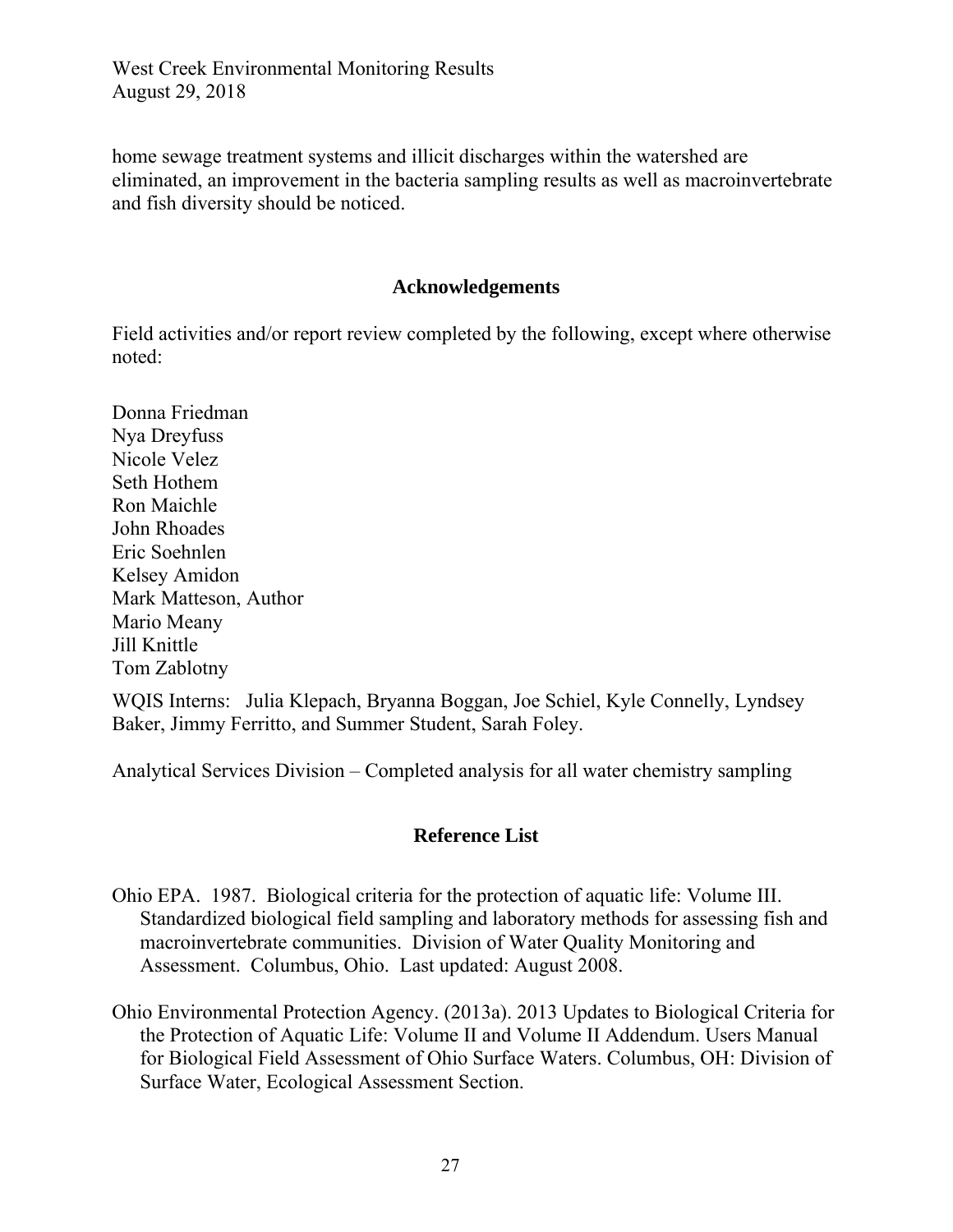- Ohio Environmental Protection Agency. (2013b). 2013 Updates to Biological Criteria for the Protection of Aquatic Life: Volume III. Standardized Biological Field Sampling and Laboratory Methods for Assessing Fish and Macroinvertebate Communities. Columbus, OH: Division of Surface Water, Ecological Assessment Section.
- Ohio Environmental Protection Agency. (2015a). *State of Ohio Water Quality Standards Ohio Administrative Code Chapter 3745-1* (Revision: Adopted October 2, 2015; Effective January 4, 2016). Columbus, OH: Division of Surface Water, Standards and Technical Support Section.
- Ohio Environmental Protection Agency. (2015b). *Surface Water Field Sampling Manual for water quality parameters and flows*. Columbus, OH: Division of Surface Water.
- DeShon, J.E. 1995. Development and Application of the Invertebrate Community Index (ICI). In: Davis and Simon, editors. Biological assessment and criteria, tools for water resource planning and decision making. Boca Raton, FL: Lewis Publishers; 1995. p 217-43.
- Ohio EPA. 1997. NEORSD Ohio EPA NPDES Permit No. 3PA00002\*ED. Ohio Environmental Protection Agency. Columbus, Ohio. February 24, 1997
- West Creek Preservation Committee. July 2005 revised December 2008. Website accessed at: http://www.westcreek.org/Final%20WSAP%2012-15-08.pdf Last Accessed on June 11, 2009. Parma, Ohio.
- Ohio EPA. 2006. *Manual of Ohio EPA Surveillance Methods and Quality Assurance Practices.* Ohio Environmental Protection Agency, Division of Surface Water, Division of Environmental Services. Columbus, Ohio.
- Ohio Department of Health. 2007. website: http://www.odh.ohio.gov/ASSETS/22E1223A9A9A4E5AB044E91B0A7AF61C/Infr aFS.pdf Lasted Accessed on June 11, 2009. Columbus, Ohio.
- Ohio Environmental Protection Agency. (2015c). *Proposed Stream Nutrient Assessment Procedure*. Columbus, OH: Division of Surface Water, Ohio EPA Nutrients Technical Advisory Group.
- United States EPA. 2017. Website: https://www.epa.gov/wqc/aquatic-life-criteria-copper Last Accessed on March 22, 2017. Washington, DC.